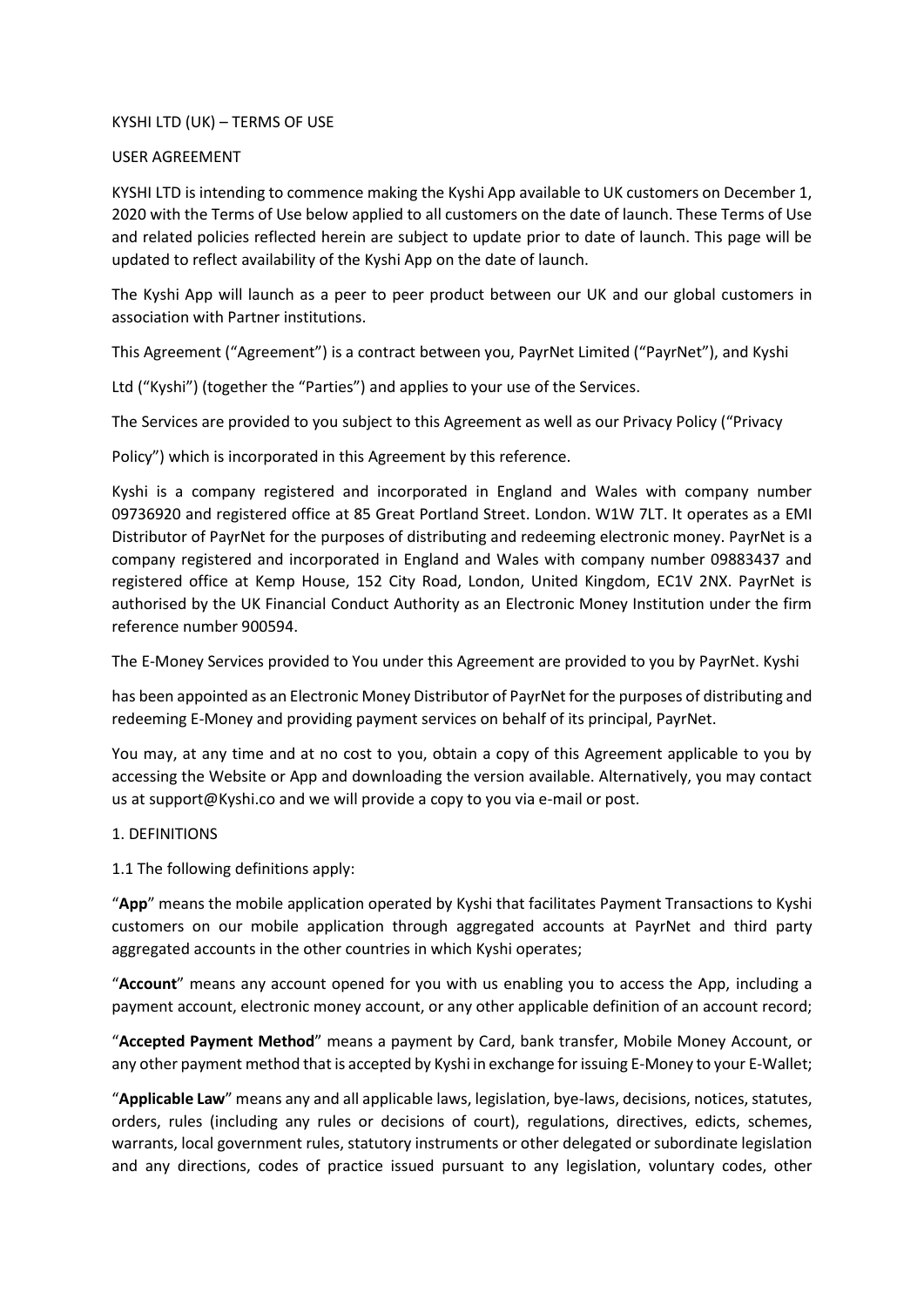instruments made or to be made under any statute and codes of conduct and mandatory guidelines (including in all cases those that relate to audit, accounting or financial reporting) and which have legal effect, whether local, national, international or otherwise existing from time to time, together with any similar instrument having legal effect in the relevant circumstances;

"**Authentication**" means the performance of operations which enable us to verify your identity;

"**Authentication Instrument**" means an item, feature, information or other instrument that enables you to Authenticate yourself to us, and / or to Authorise certain operations for us (for example personalised security details for the App, a password, a one-time authentication code, a PIN, a mobile phone, a mobile phone number, a fingerprint or personalised security questions);

"**Authorise / Authorisation**" means the performance of operations by which you give us a

confirmation of your consent to performing certain operations, for example to make a payment;

"**Authorised Merchant Payment**" means a Payment Transaction between you and an

Authorised Merchant made via the App;

"**Business Days**" means a day other than a Saturday, Sunday or a public holiday in England when financial institutions in London are open for business;

"**Card**" means a bank, payment, or credit card which is denominated in a fiat currency and is not linked to any cryptocurrency;

"**Covered Third Parties**" means any or all third-party operating system providers such as Apple Inc. ("Apple"), Google LLC, and Microsoft Corporation, (and each of their respective related entities), your mobile phone or other mobile device manufacturer, your wireless carrier or other network provider, any other product or service provider related to your mobile device service.

"**E-Money**" or "**Electronic Money**" means monetary value, which is stored electronically for you, and which represents a claim on PayrNet. E-Money is issued by PayrNet on receipt of cleared funds in a corresponding amount for the purposes of making Payment Transactions via the App;

"**E-Wallet**" means a non-interest-bearing electronic account maintained for the sole purpose of

enabling you to a make and receive transfers of Electronic Money issued by us and denominated

in sterling;

"**Fee Schedule**" means the document comprising all the fees payable by a user for the use and management of an E-Wallet which is available on the App;

"**Fees**" means the fees payable by you to us for using our Services as set out on our Fee Schedule;

"**Nominated Account**" has the meaning set out in clause 3.8 below;

"**Individual**" means a natural person;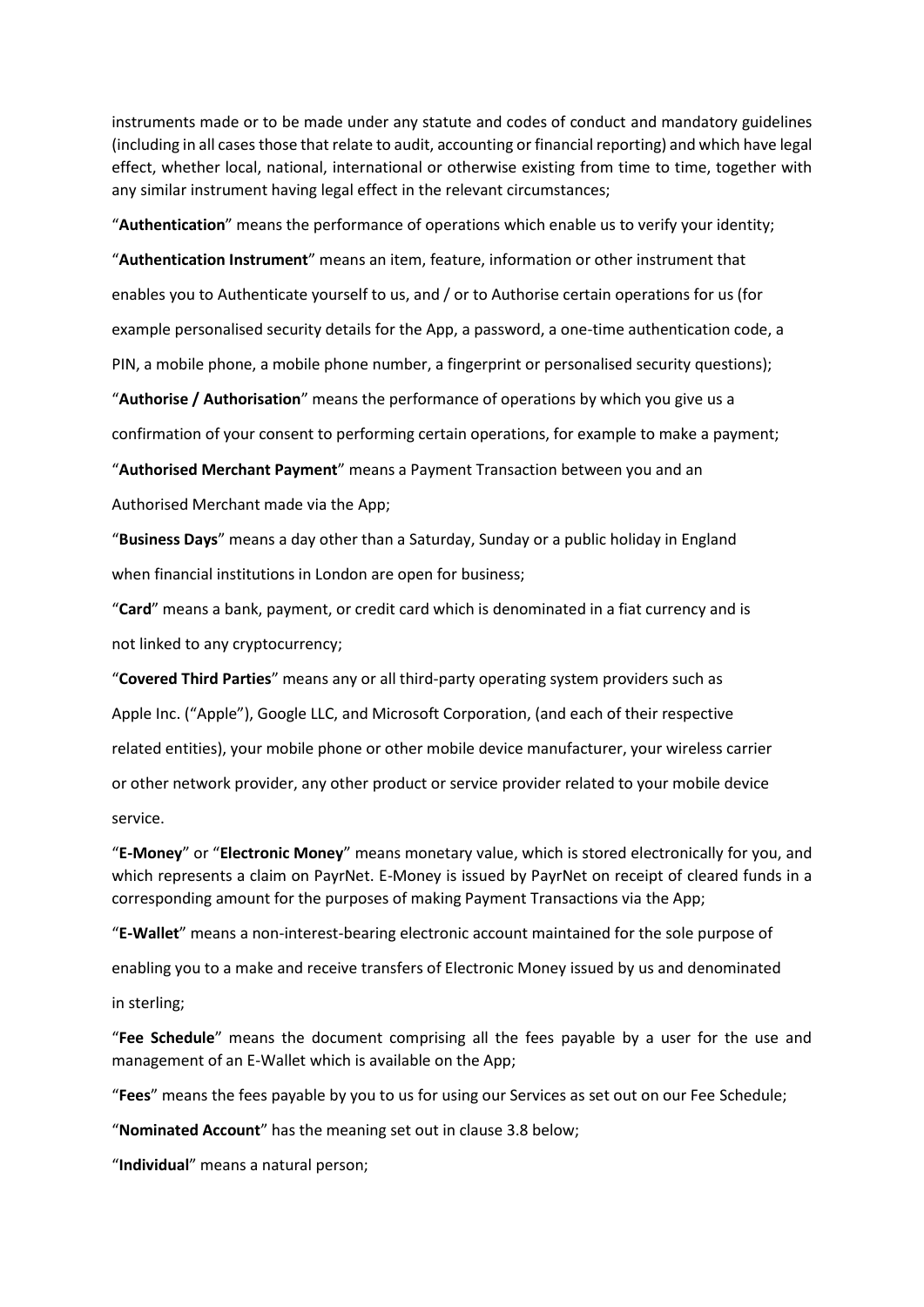"**Legal Entity**" means any entity with a legal personality that is not an Individual;

"**Large Enterprise**" means a Legal Entity that is not a Micro Enterprise;

"**Micro Enterprise**" means a Legal Entity that is either:

(1) a body whose annual income is less than  $£1$  million and is-

a. in England and Wales, a charity as defined by section 1(1) of the Charities Act 2011;

b. in Scotland, a charity as defined by section 106 of the Charities and Trustee Investment (Scotland) Act 2005;

c. in Northern Ireland, a charity as defined by section 1(1) of the Charities Act (Northern Ireland) 2008, or

(2) an enterprise / carrying on an enterprise which, at the time at which this Agreement is entered into:

a. employs fewer than 10 persons; and

b. has a turnover or annual balance sheet that does not exceed €2 million;

"**Mobile Money Account**" means an account used to store and transfer funds held with a mobile network operator;

"**Payment Order**" means any instruction by you to us requesting the execution of a Payment Transaction;

"**Payment Transaction**" means an act initiated by the payer or payee of placing, transferring or withdrawing funds, irrespective of any underlying obligations between the payer and the payee;

**"Services"** means the services set out in clause 2.1 below;

"**Website**" means https://Kyshi.co/ as updated from time to time;

"**we**", "**us**", or "**our**" means either or both of Kyshi and / or PayrNet;

2. THE E-MONEY SERVICES

2.1 The services that will be provided by us under this Agreement shall include:

2.1.1 the opening and management of an E-Wallet;

2.1.2 issuing E-Money to your E-Wallet upon receipt of cleared funds paid to us by an Accepted Payment Method;

2.1.3 debiting E-Money from your E-Wallet following the execution of a Payment Transaction or the payment of any fees pursuant to this Agreement;

2.1.4 crediting E-Money to your E-Wallet following the execution of a Payment Transaction

(for example following the execution of a Payment Transaction where you are receiving the relevant payment); and

2.1.5 redeeming E-Money following a request by you to redeem E-Money held in your E-Wallet and paying the relevant amount to your Nominated Account;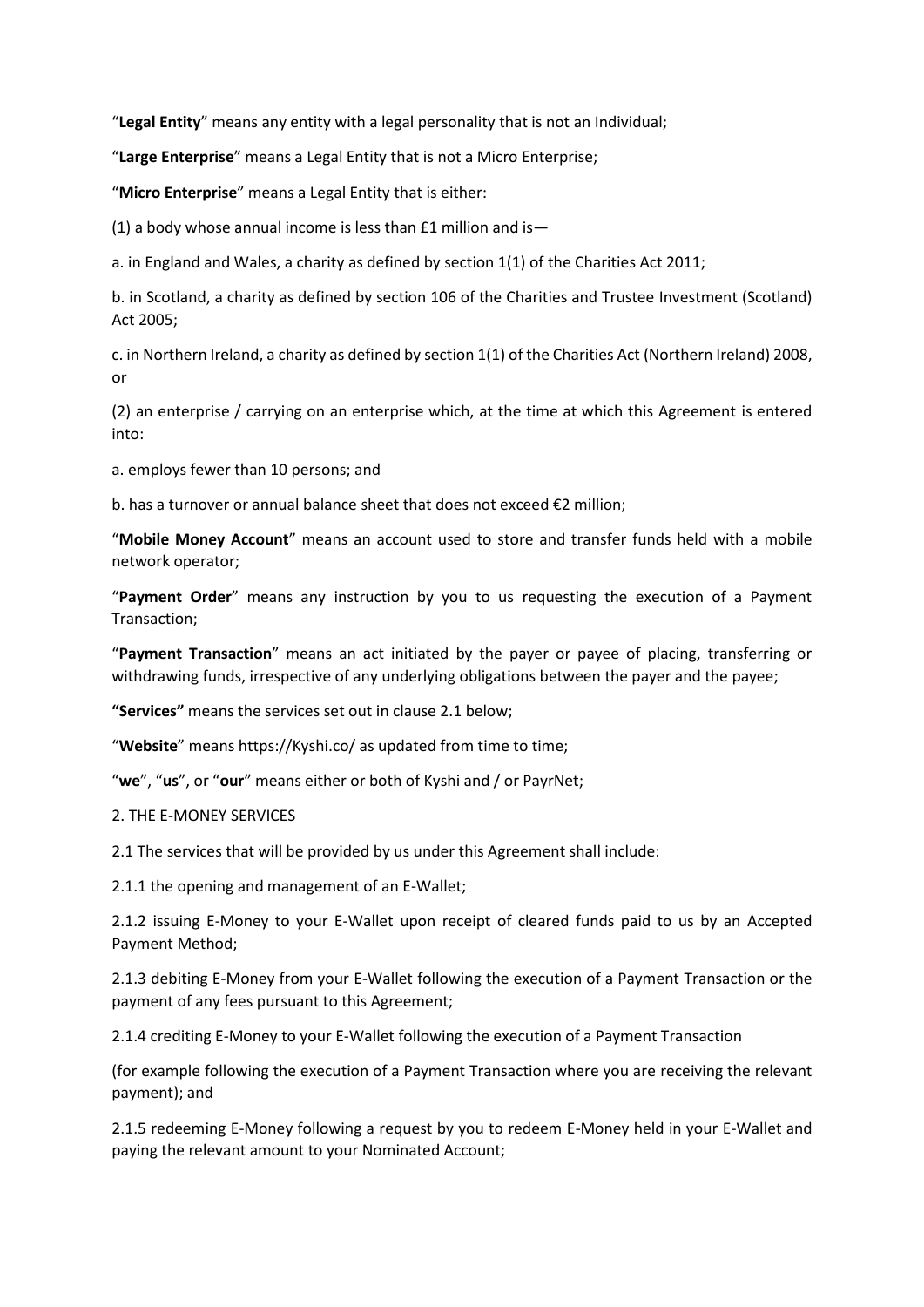2.2 Your E-Wallet shall not be subject to any overdraft, advance or credit.

#### 3. OPENING AN ACCOUNT

3.1 We offer the following different types of Account which operate as follows: Personal Account – for use in person-to-person transfers with friends and family, and other people whom you know. Some features of Personal Accounts may be limited based on how you wish to use the Services, how much you need to send or spend, and what we know about you. We may also require that you provide additional information in order to complete a Payment Transaction. Personal Accounts may not be used to receive business, commercial or merchant transactions.

3.2 In accordance with Applicable Law, we are required to apply due diligence measures aimed at the prevention of money laundering and terrorist financing before you can open an Account. Among other measures, we are required to identify and verify your identity and collect information about you, your use of the services provided to you and any suspicions of money laundering or terrorist financing which we may develop with regard to you or use of the services provided to you.

3.3 You are required to provide us with all information and documents which we demand from you in order to apply the due diligence measures referred to in clause 3.2 or to perform any other obligations under Applicable Law and/or this Agreement.

At a minimum, you must provide the following as part of your application to us to provide Services: If you are an Individual:

3.3.1 your full name, address, date of birth, and nationality;

3.3.2 your e-mail address;

3.3.3 your mobile phone number and, in certain circumstances, your mobile phone device's identification number;

3.3.4 as a proof of your identity, a copy of any of the following documents:

(a) a valid passport; or

(b) a valid EU member state national identification card;

3.3.5 as a proof of your address, a copy of any of the following documents:

(a) a valid UK driving licence;

(b) lease contract;

(c) recent bank statement;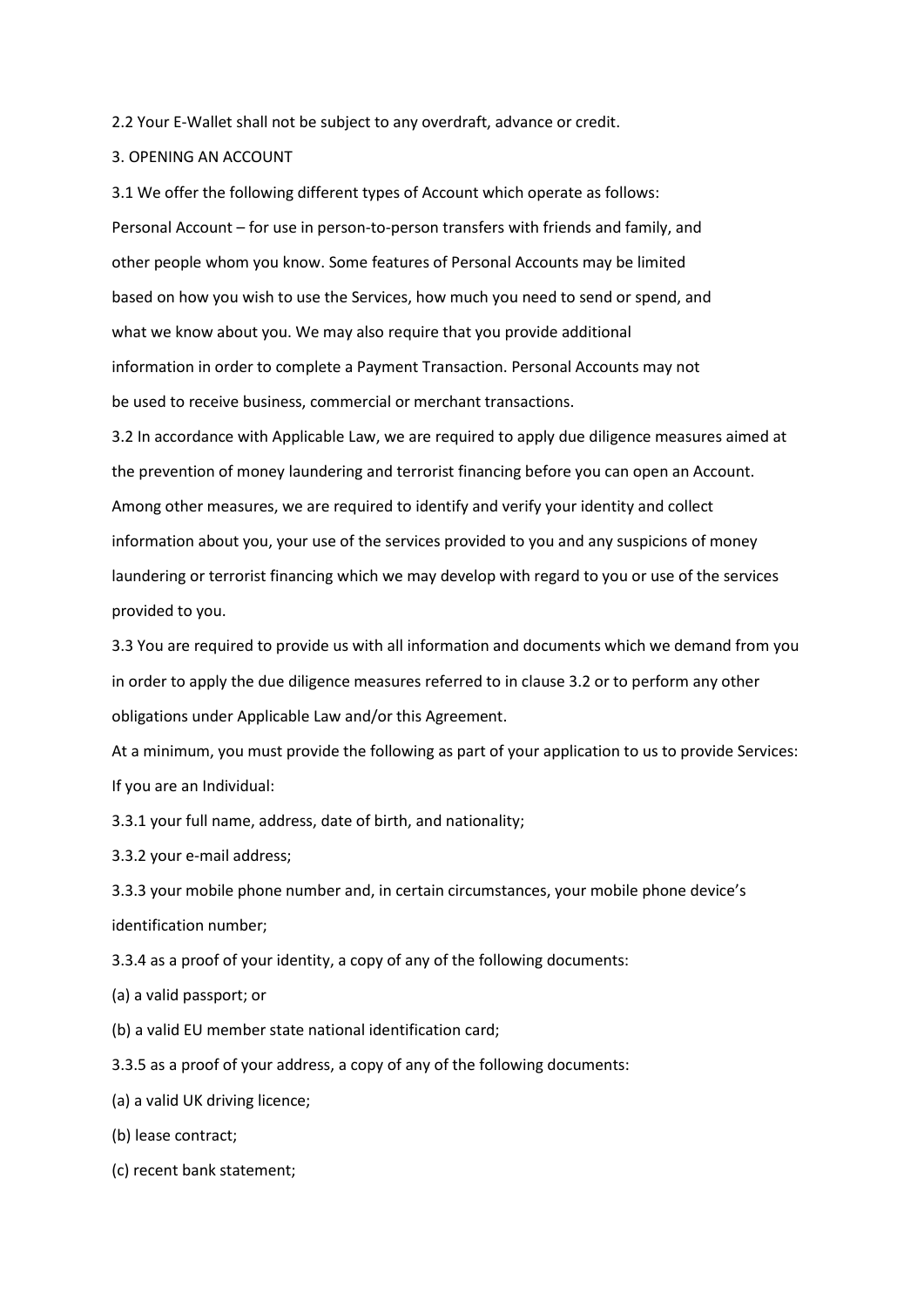(d) recent government issued tax statement;

(e) recent council tax bill;

(f) recent utility bill.

If you are a Legal Entity:

3.3.6 your full registered name, registered address, business operating address (if different to registered address), date of incorporation, business licence / registration number, jurisdiction of establishment (if relevant and / or, in each case, any such analogous information), bank account details, email address, website address, telephone or mobile contact number, and tax number;

3.3.7 a description of the type of business carried out by you and expected transaction volumes;

3.3.8 the contact information for your primary representative;

3.3.9 the full name(s), address(es), date(s) and place(s) of birth, nationality(ies), the identity documents referred to in clauses 3.4 and 3.5 for each of your directors (or relevant equivalents), any shareholders (or relevant equivalents) holding 25% or more of the share capital (or equivalent) in the Legal Entity, and / or any ultimate beneficial owner(s);

3.3.10 as a proof of your address, a copy of any of the following documents:

(a) extract from your jurisdiction of establishment's relevant commercial

register;

(b) lease contract;

(c) recent bank statement;

(d) recent government issued tax statement;

(e) recent council rates bill;

(f) recent utility bill.

3.4 We may request, in our sole discretion:

3.4.1 you to provide one or more answers to security questions that will be used as part of any Authorisation under this Agreement; and

3.4.2 any additional information or documents it deems necessary and appropriate in line with its assessment of risks relevant to you as its client, both in course of its review of your application and during the whole period of validity of this Agreement.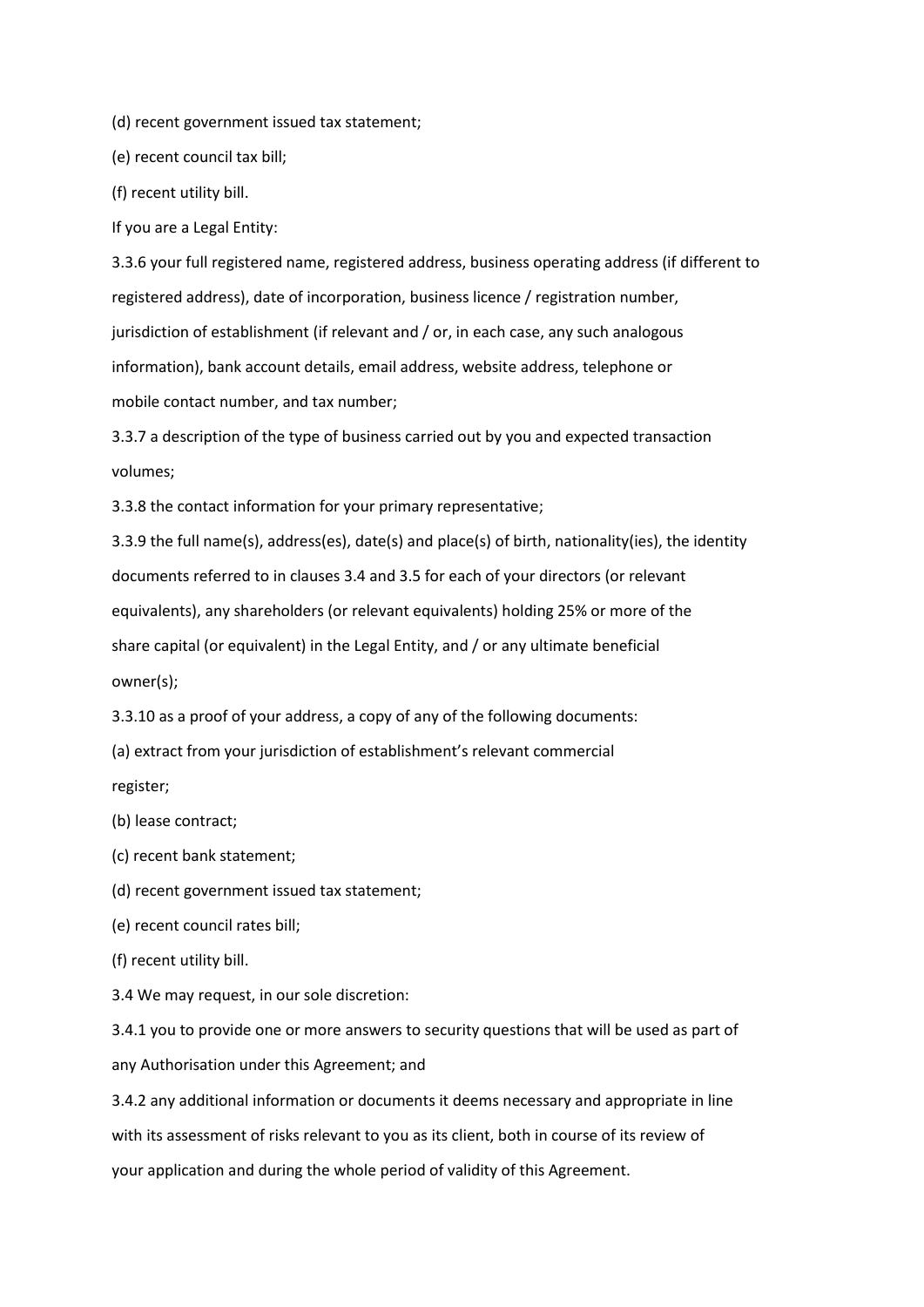3.5 You undertake that all information and documents which you present us are true, accurate and up to date. If, at any point during the term of the Agreement, any of the information and documents presented to us should change or you identify that they were false, inaccurate and / or incorrect in any form, then you shall promptly present us with the respective updated information and documents. You can update the information and documents presented to us by email at support@Kyshi.co and we may ask you at any time to confirm the accuracy of your information and / or provide additional supporting documents.

3.6 We may also contact third parties to collect and / or verify the information and documents presented by you under this Agreement. We may limit your E-Wallet and your access to funds held in your E-Wallet until such collection of information and / or verification is completed. 3.7 If your application to open an Account is successful, we will open an E-Wallet in your name and send you a confirmation through the App.

3.8 In order to use your E-Wallet, you must also provide us with details of a payment account opened in your name with a bank or payment account provider established in the EEA or in a third-party country which imposes equivalent anti money laundering and terrorist financing laws (a "Nominated Account"). This is in addition to any other information requested by us. 3.9 If, after being accepted by us, you wish to change your Nominated Account, you must notify us by submitting the new Nominated Account details via the App or by email at support@Kyshi.co. We will review the new Nominated Account details and will confirm if the change is accepted. The change of Nominated Account will only be effective following the express confirmation from us.

3.10 Once we have activated the full functionality of your Account, you may login to access your E-Wallet via the App.

4. KEEPING YOUR ACCOUNT SAFE

4.1 You must take all reasonable precautions to keep your E-Wallet, any security information relevant to your E-Wallet and your Account linked to your E-Wallet safe and to prevent fraudulent use of them. You must use reasonable endeavours to prevent any unauthorised access to, or use of, your E-Wallet and should notify us immediately by email at support@Kyshi.co, of any such unauthorised access or use, or any suspicion of access or use.

4.2 Your login for your Account should not be disclosed to anybody or kept in written form to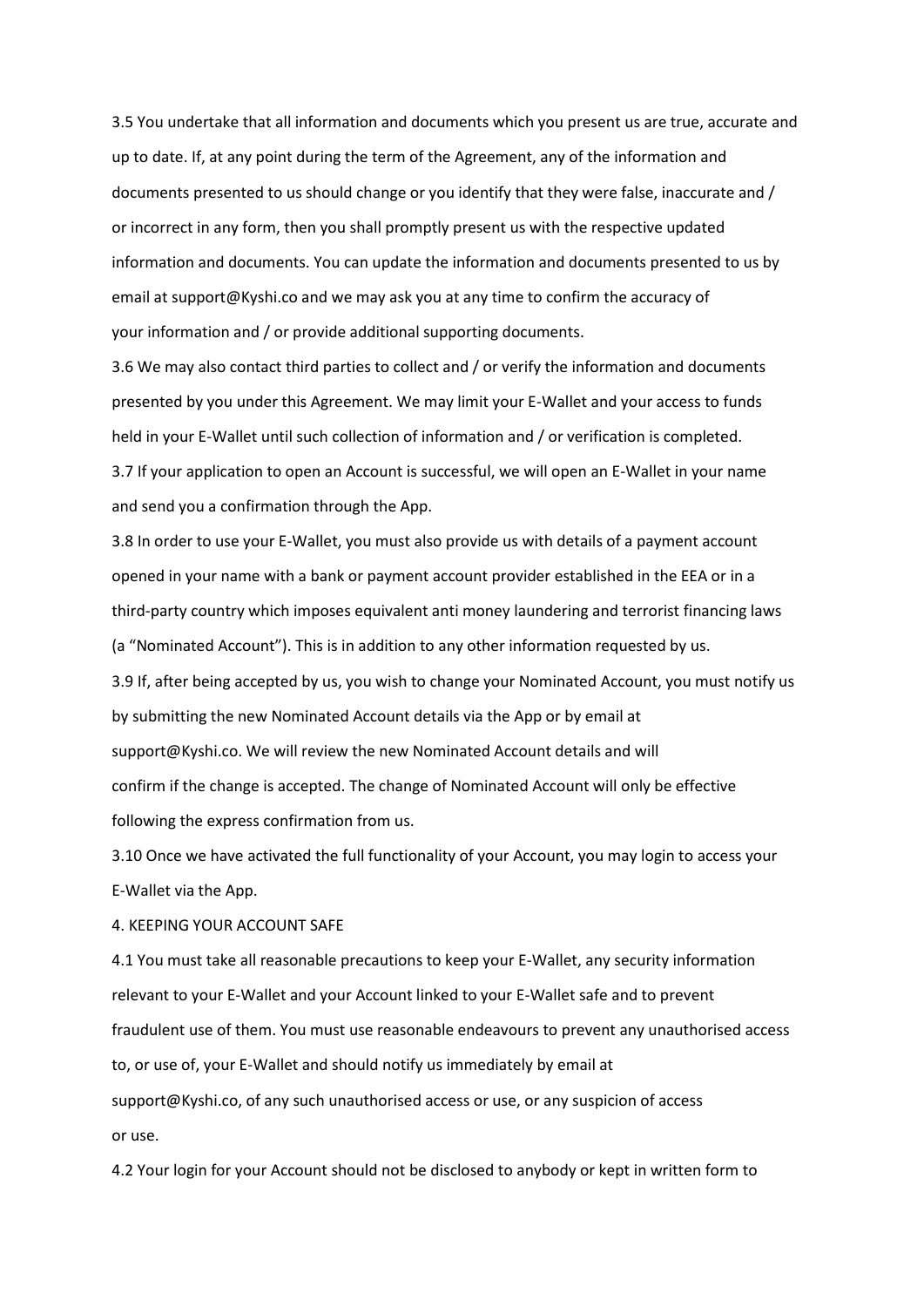prevent fraud and misuse of its E-Wallet. We also recommend that obvious passwords, such as your name or the phase "password", are not used.

4.3 You should also:

4.3.1 take care to ensure that no one hears or sees your login details when you use it;

4.3.2 not disclose your full login details or password to anyone, including the police and us;

4.3.3 never write your password down, nor keep a record of it;

4.3.4 comply with all reasonable instructions we issue regarding keeping your login details and password;

4.3.5 change your login details and / or password immediately and telling us as soon as possible if you know, or even suspect, that someone else knows any of those details, or if we ask you to;

4.3.6 keep any computer / device you use to access the App secure and using up to date virus checking software and personal firewall software.

4.3.7 never access the App from any shared device (or any public internet access device or access point) or any device connected to a local area network;

4.3.8 make sure you always log out of the App, and never leaving your device unattended when you are logged in; and

4.3.9 never share any Account details or payment details on social media or any website.

4.4 If your Account login details are lost or stolen, or if you suspect that someone else knows your login details or your verified mobile phone and / or e-mail are compromised, you must contact us by email at support@Kyshi.co without undue delay.

5. FUNDING YOUR E-WALLET

5.1 Once your Account has been opened, E-Money can be issued to you and credited to your E-Wallet in exchange for a payment made by an Accepted Payment Method.

5.2 When you wish to purchase E-Money, you must log in to the App and enter the details of the Accepted Payment Method you wish to use to purchase the E-Money via a payment page dedicated for this purpose.

5.3 Transfers of funds for the purchase of E-Money by Card are executed by the institution having issued the Card. Any dispute surrounding such a transfer must be notified to the Card issuer. We are not authorised to cancel such a purchase once you have made a payment request (although you may opt to redeem any E-Money purchased, subject to any applicable Fees (as set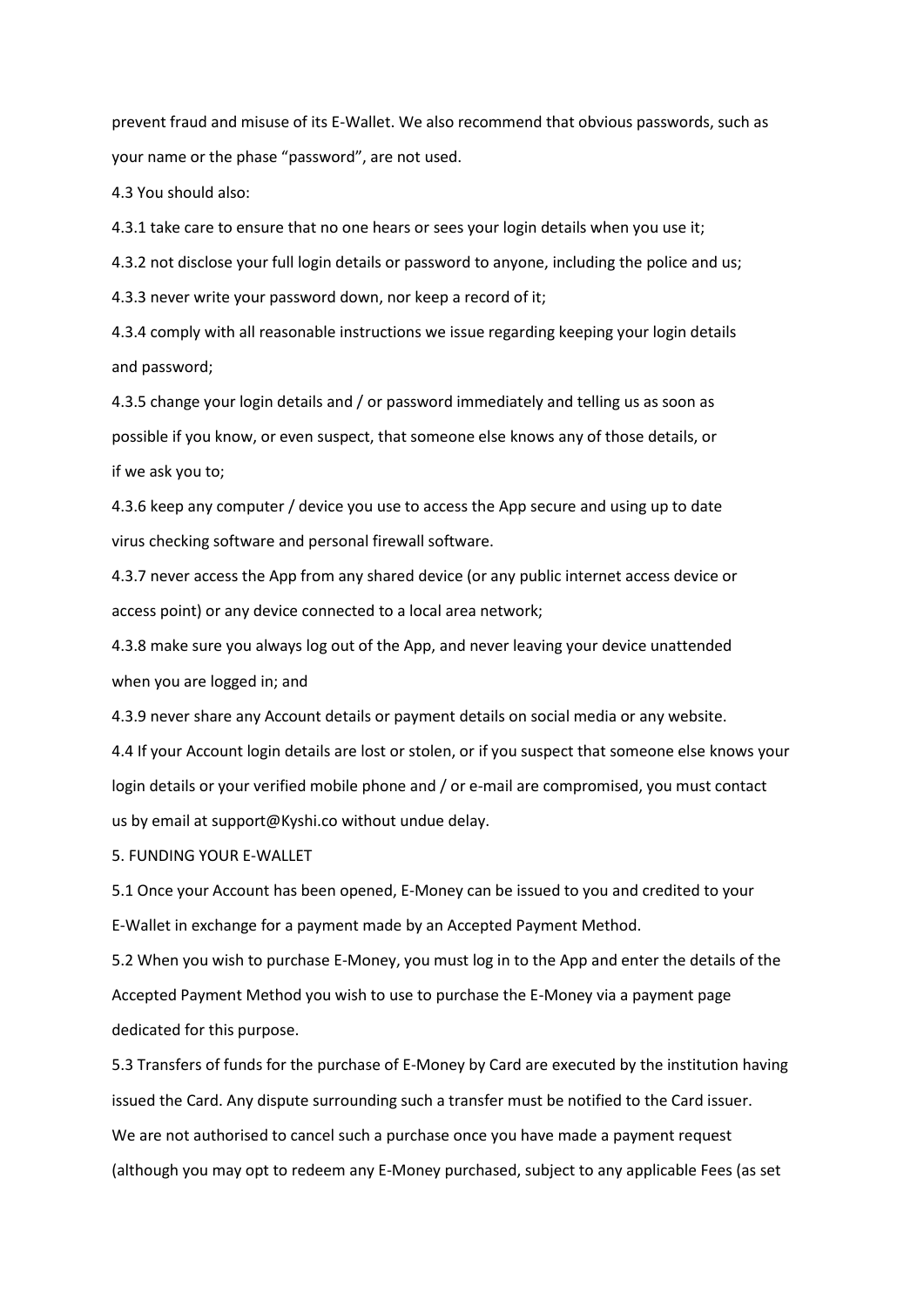out in the Fee Schedule)).

5.4 Acceptance by us of an order for payment by an Accepted Payment Method does not guarantee that you will receive the corresponding E-Money in your E-Wallet. The issuing of E-Money to your E-Wallet is conditional upon actual receipt by us of the cleared funds transferred minus any applicable Fees (as set out in the Fee Schedule).

5.5 We will issue E-Money to your E-Wallet once we have received cleared funds. For some deposit methods such as Card, we will credit the E-Money funds to your E-Wallet as soon as possible subject to our right of reversal. This means if the actual amount you intended to upload does not reach us within a reasonable time, we may deduct such amount from your E-Wallet. If you do not have enough money in your E-Wallet for this purpose, we can demand repayment from you using other methods.

5.6 You accept and agree that any currency other than sterling (as your E-Wallet is denominated) loaded / reloaded into your E-Wallet will be converted into the sterling at the rate of exchange applied by our internal payment providers or bank plus any applicable fees. You accept that such conversion shall be entirely at your own cost and risk. For every currency conversion, we will apply our then current exchange rates which are updated regularly. The applied exchange rate will be provided to you before the confirmation of the Payment Transaction.

5.7 Any E-Money issued to your E-Wallet in exchange for a payment by way of bank transfer must be sent from your Nominated Account.

5.8 We may, in our sole discretion, place a reserve on funds held in E-Wallets with a high volume of Payment Transactions when we believe there may be a high level of risk associated with the E-Wallet. If an E-Wallet is subject to a reserve, we will give provide notice specifying the terms of this reserve. These terms may require that a certain percentage of the amounts received into an E-Wallet is held for a certain period of time, or that a certain amount of E-Money is held in reserve, or anything else that we determine is necessary to protect against the risk associated with the E-Wallet. We may, subject to clause 17 below as applicable, change the terms of this reserve at any time by giving notice of these new terms.

5.9 If the balance of your E-Wallet is negative for any reason (or if there are any other past sums due to us), we may set off the negative balance by deducting amounts you owe us from funds you receive into your E-Wallet, or funds you attempt to withdraw or send from your E-Wallet. You agree to allow us to recover any amounts due to us by debiting your E-Wallet. If there are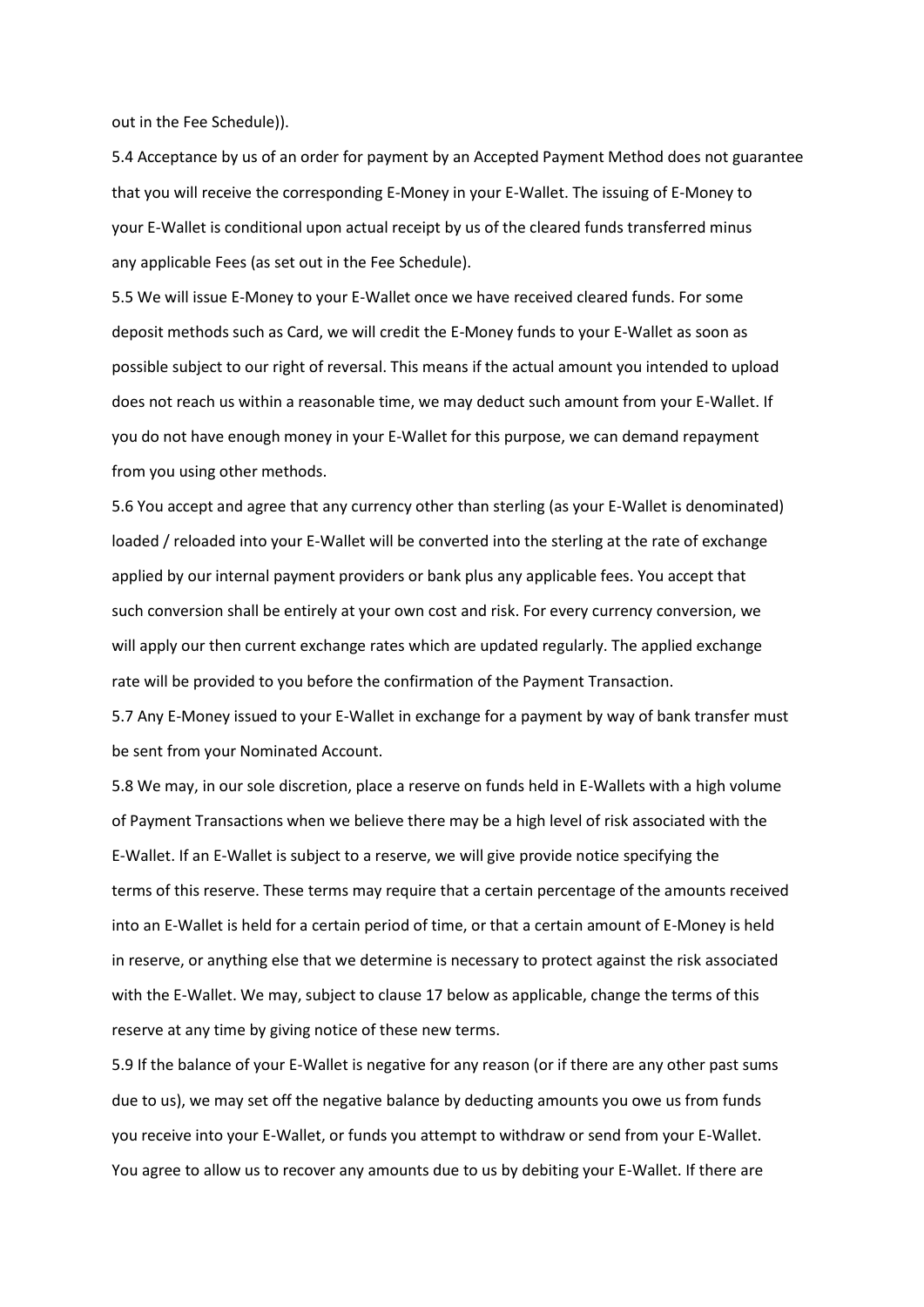insufficient funds in your E-Wallet to cover the amount due, you agree to reimburse us through other means including:

5.9.1 recovering the amount due from your Nominated Account;

5.9.2 recovering the fees from your alternate funding sources; and / or

5.9.3 taking other legal actions to collect the amount due, to the extent allowed by Applicable Law.

5.10 To secure your performance of this Agreement, you hereby grant to us a lien on and security interest in your E-Wallet and agree to execute any further documentation to perfect these rights of ours.

5.11 We safeguard all funds that have been received in exchange for E-Money that has been issued in accordance with its obligations under Applicable Law.

6. EXECUTING PAYMENT TRANSACTIONS

6.1 You can use your E-Money balance to execute Payment Transactions, whether by way of a transfer to your own account, or to a third party, by redeeming part of your E-Money balance and / or redemption of your balance back to your Nominated Account.

6.2 You must ensure that you have sufficient available balance of E-Money in your E-Wallet to cover the full value of your Payment Transaction and the relevant fees (as set out in the Fee Schedule) when you give a Payment Order to us.

6.3 You may choose to execute a Payment Transaction by designating a Mobile Money Account linked to your E-Wallet as your Nominated Account. In such circumstances, if your E-Wallet has insufficient available balance, we shall credit your E-Wallet using the selected Mobile Money Account in order to cover the full value of your Payment Transaction and the relevant fees (as set out in the Fee Schedule).

6.4 If there is insufficient E-Money available in your E-Wallet to cover the Payment Transaction, we will block the Payment Transaction and you will receive a notification confirming that you have "insufficient balance".

6.5 Where any payment out of your E-Wallet is made in a currency other than sterling, we are entitled to debit your E-Wallet balance in sterling in the amount equivalent to the Payment Transaction amount, converted into sterling using the currency exchange rate you agreed with us before the relevant Payment Transaction is executed.

6.6 All Payment Transactions to third parties, withdrawals, and redemptions set out in this clause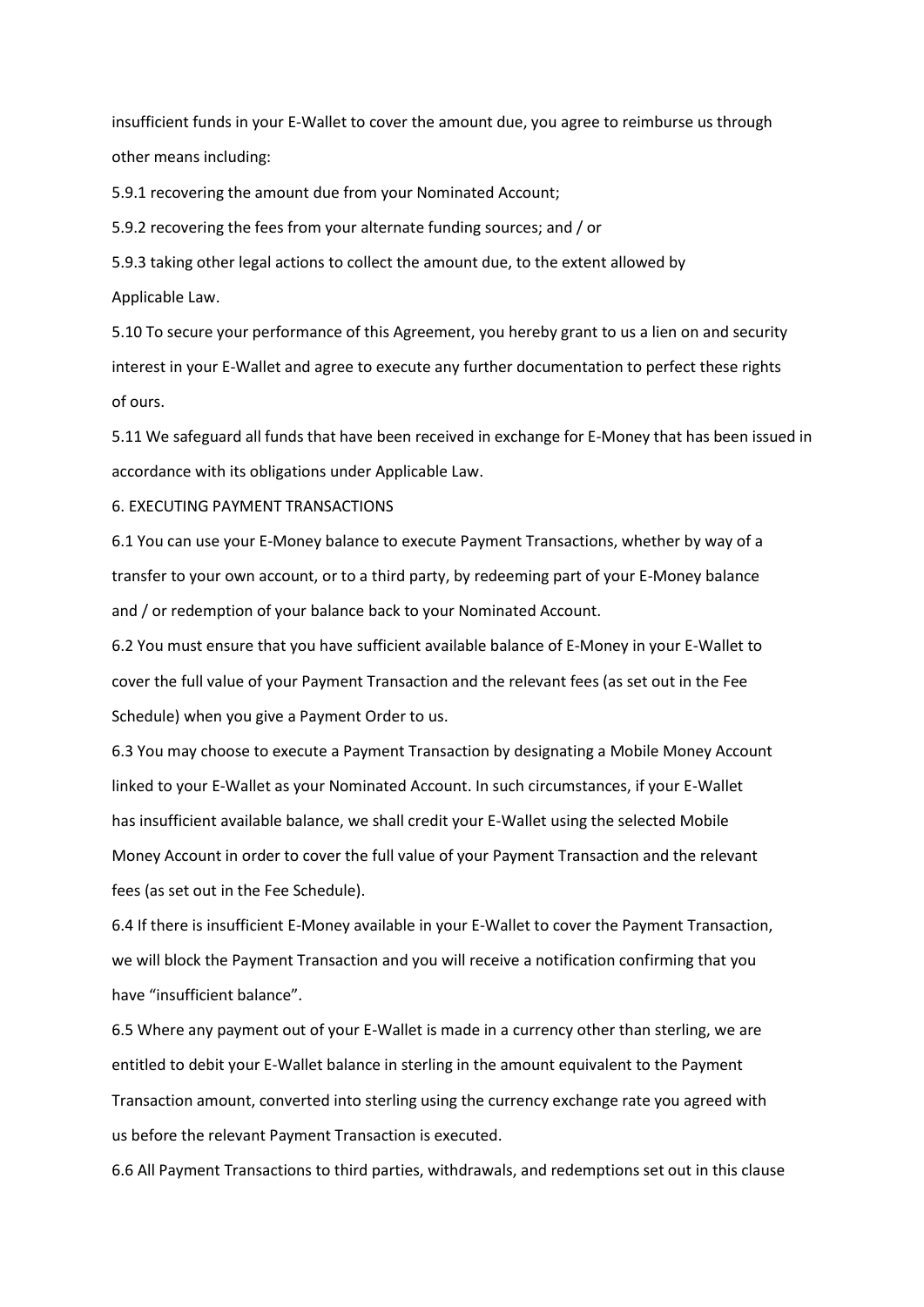5.11 are subject to the limits set out in clause 10.

6.7 In order to submit a Payment Order, you must provide at least the following information through the App:

6.7.1 name of the recipient;

6.7.2 address of the recipient;

6.7.3 recipient's bank / payment institution;

6.7.4 recipient's bank account number;

6.7.5 name of any intermediary party(ies);

6.7.6 purpose of the payment;

6.7.7 any other information requested by us;

and follow the on-screen instructions to confirm and submit the Payment Order.

6.8 Where we permit you to make Payment Transactions to other holders of E-Wallets with us, to initiate a Payment Order on the App to such an E-Wallet you must provide the recipient's account number, username, and the purpose of the payment and follow the on-screen instructions to confirm and submit the Payment Order.

6.9 In order to Authorise a Payment Transaction, you must insert a one-time authentication code on the App, which will be delivered to your verified mobile phone number or e-mail address, or any other Authentication Instrument as required by us from time to time. You are obliged to verify the payment amount, the payment recipient and other important information before providing Authorisation to a Payment Transaction.

6.10 Prior to executing a Payment Order, if you are an Individual or a Micro Enterprise, we shall present you with at least the following information via the App:

6.10.1 the name and account number of the recipient of the payment;

6.10.2 the payment amount and currency;

6.10.3 the date on which your account is debited; and

6.10.4 the amount payable for executing the payment order.

6.11 After the execution of a Payment Order, if you are an Individual or a Micro Enterprise, in addition to the four items listed in 6.10, we shall also present you with the following information via the App:

6.11.1 the payment order number; and

6.11.2 the date on which the payee's account is expected to be credited (upon receiving a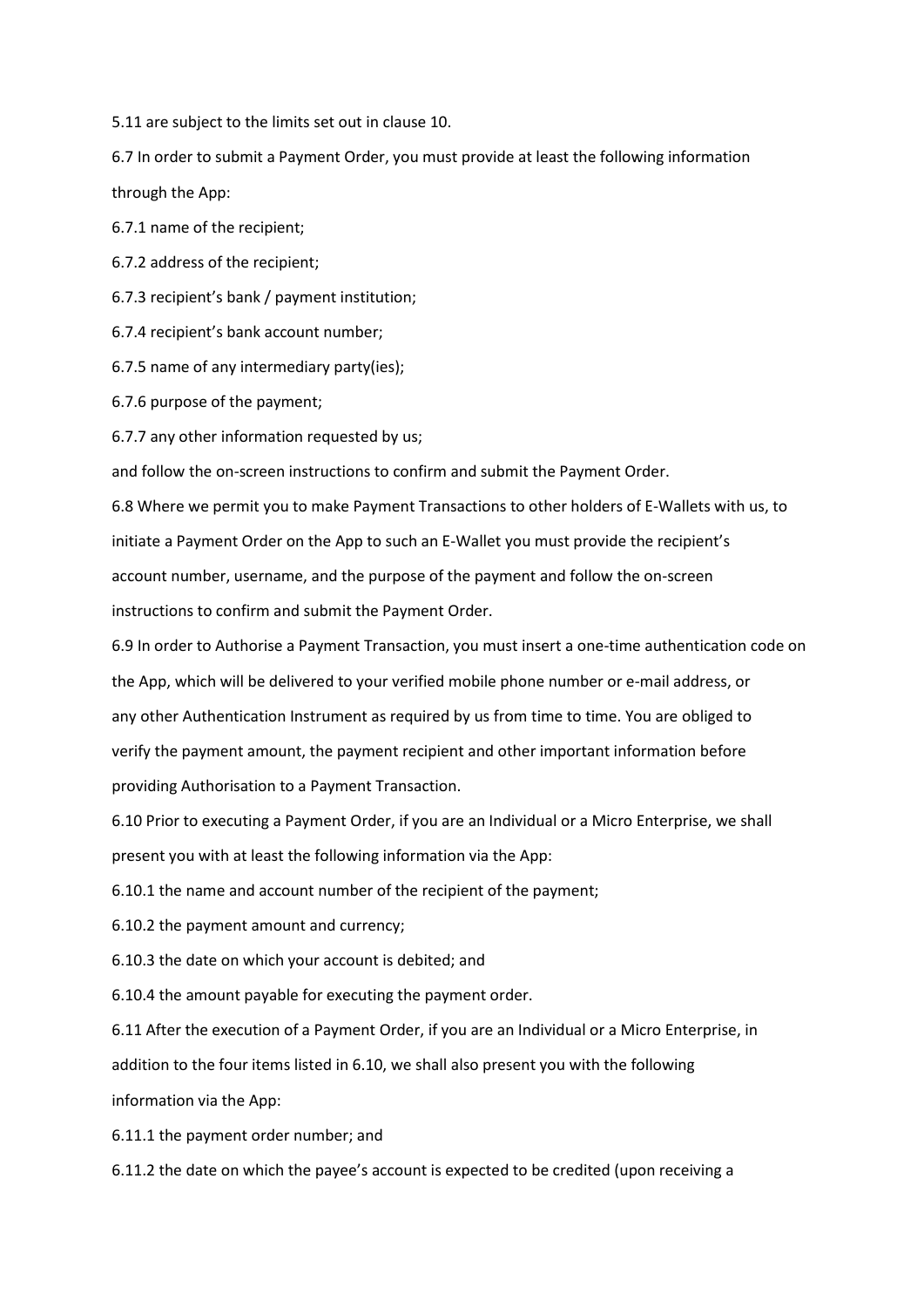#### payment).

6.12 If you are a Large Enterprise, we shall present such information at such intervals as we see fit and / or as is agreed between you and us from time to time.

6.13 When a Payment Transaction is executed, we shall deduct the value of the Payment Transactions from the E-Money balance in the E-Wallet as well as any applicable fees as soon as they become payable as per the Fee Schedule.

6.14 Where a Payment Transaction from the E-Wallet is reversed, the reversed funds will be received by us and we shall deem this as a request by the intended recipient to purchase E-Money. As a result, your E-Wallet will be issued with E-Money equivalent to the sum refunded.

## 7. REDEMPTIONS

7.1 Any redemptions requested by you from your E-Wallet will be made to a Nominated Account only. E-Money held in your E-Wallet may be redeemed at any time, subject to any procedural restrictions and applicable Fees (as set out in the Fee Schedule), by initiating a Payment Transaction to your Nominated Account via the App.

7.2 We reserve the right to request any additional documents concerning you or a specific Redemption or Payment Transaction.

#### 8. EXECUTION TIMEFRAMES

8.1 Where a Payment Order is not refused or delayed, a Payment Order is binding as of the moment we receive the Payment Order. The Parties deem that we receive a Payment Order in line with the following:

8.1.1 where you agree that execution of the Payment Transaction is to take place;

(a) on a specific day;

(b) on the last day of a certain period; or

(c) on the day on which you have put funds at our disposal,

the time of receipt is deemed to be the day so agreed, unless it is not a Business Day in

which case it will be deemed to be received on the next applicable Business Day.

8.1.2 in all other Payment Transactions:

(a) if a Payment Order is submitted before 15:00 on a Business Day, it will be

deemed to be received on that Business Day;

(b) if a Payment Order is submitted after 15:00 on a Business Day, it will be

deemed to be received on the next applicable Business Day; and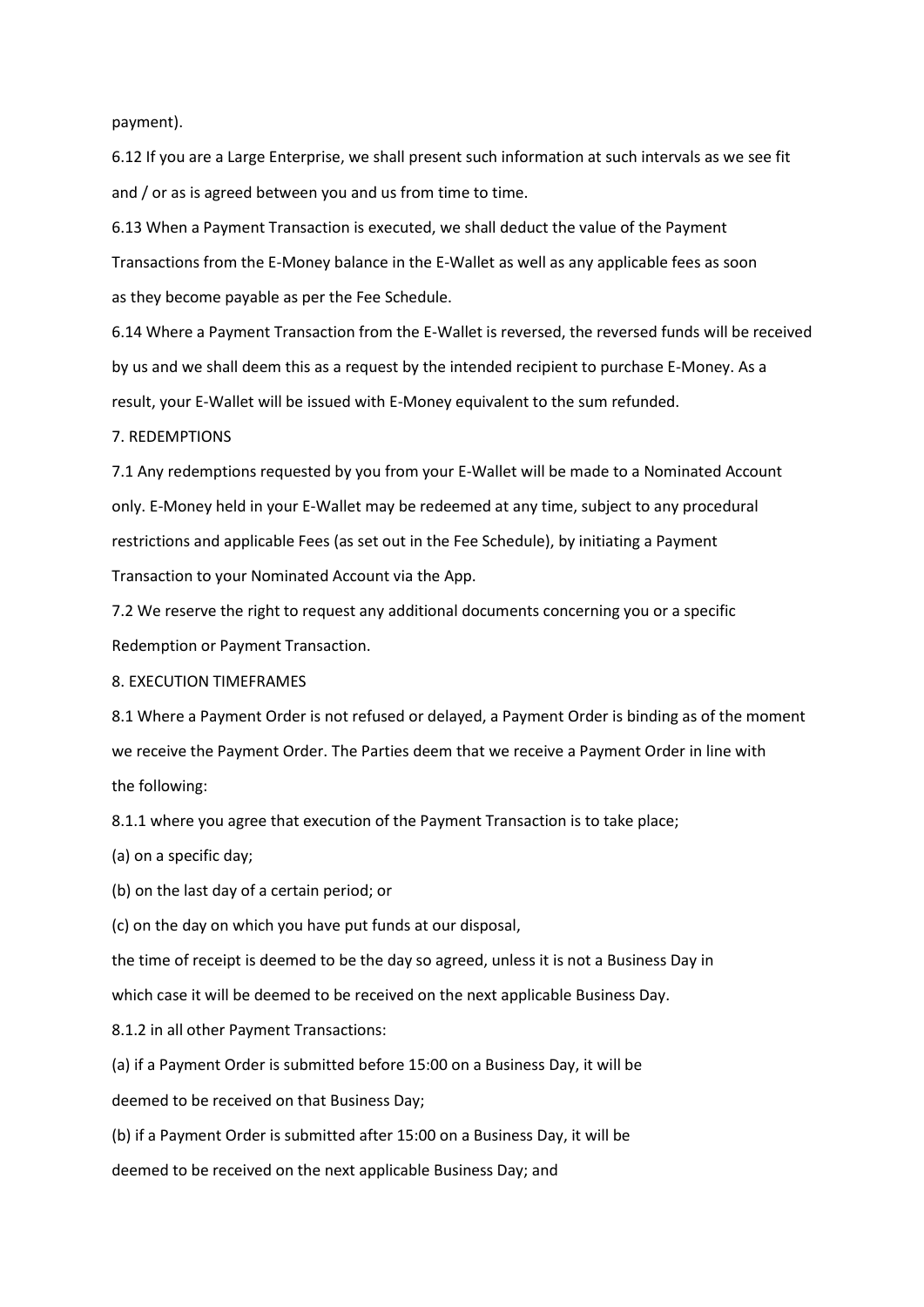(c) if a Payment Order is submitted on day that is not a Business Day, it will be deemed to be received on the next applicable Business Day.

8.2 If you have submitted a Payment Order which is deemed to be received on the same Business Day, then it is binding on you and you cannot withdraw the Payment Order.

8.3 If you are an Individual or Micro Enterprise and have submitted a Payment Order which is deemed to be received on a later Business Day, then you can, until the Business Day before the Business Day on which the Payment Order is deemed to be received, withdraw the Payment Order via the App. After that point it will become binding on both Parties.

8.4 If you are a Large Enterprise, once you have submitted a Payment Order, you cannot withdraw it without our explicit express consent.

8.5 Payment Transactions from your E-Wallet will be executed in accordance with the following timescales:

8.5.1 Where the recipient's account or your Nominated Account is in the UK or EEA - the Payment Transaction will be credited to the recipient's payment service provider's account or your Nominated Account by the end of the Business Day following the time of receipt of the Payment Order.

8.5.2 Where the recipient's account or your Nominated Account is in the EEA and the transaction involves only a currency conversion between euro and sterling - the Payment Transaction will be credited to the recipient's payment service provider's account or your Nominated Account by the end of the Business Day following the time of receipt of the Payment Order, provided:

(a) the currency conversion is carried out in the UK; and

(b) if the recipient's account or your Nominated Account is an EEA Member State other than the UK, the transfer takes place in euro.

8.5.3 Any other circumstances - the Payment Transaction will be credited to the recipient's payment service provider's account or your Nominated Account by the end of the fourth Business Day following the time of receipt of the Payment Order.

9. REFUSING / DELAYING PAYMENT TRANSACTIONS

9.1 We review Account and Payment Transaction activity at various times, including when you initiate a transfer of funds out of your E-Wallet, for amongst other things, suspicious or illegal activity. If and where appropriate we have the right to refuse any Payment Order and / or delay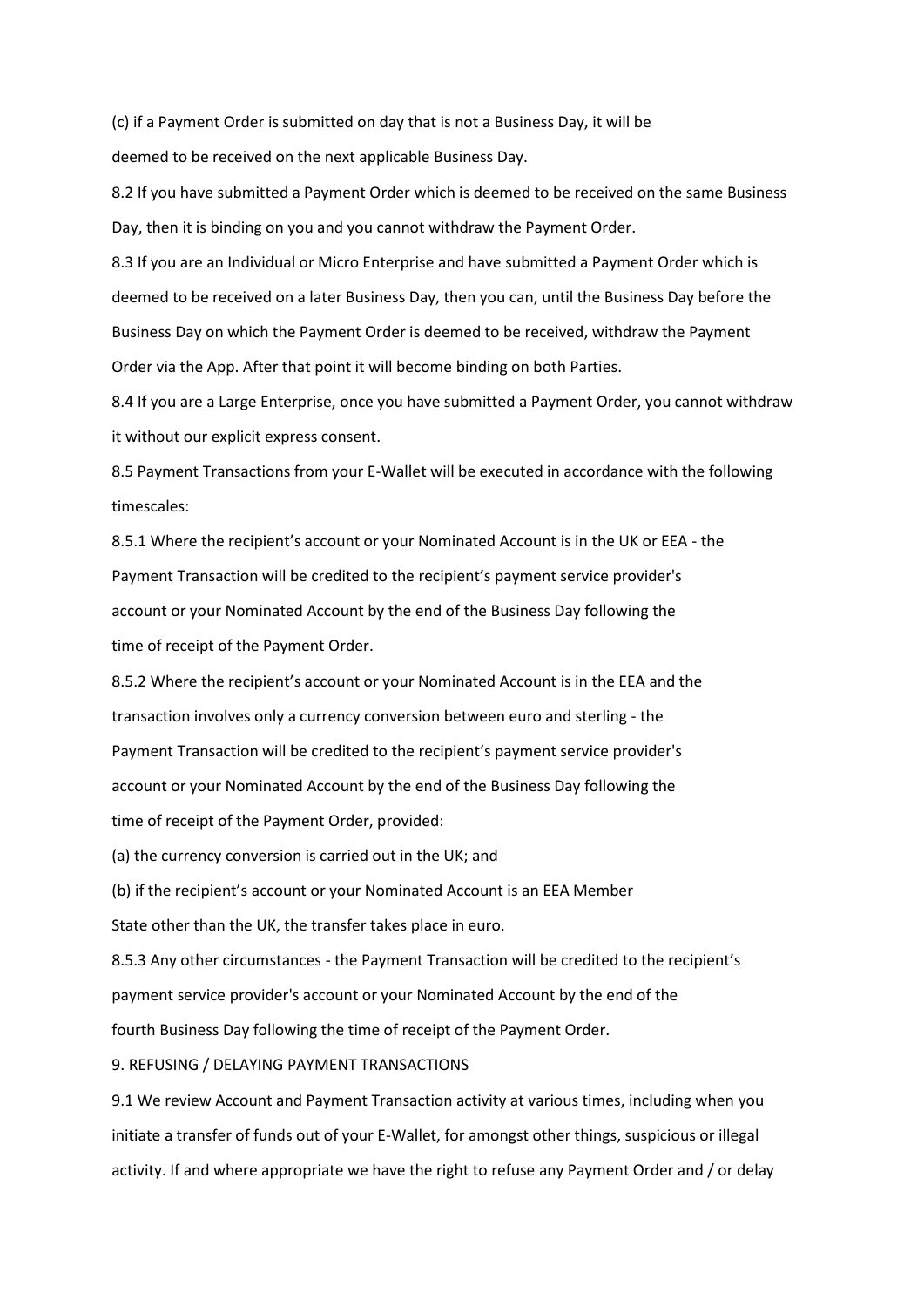and investigate the execution of the Payment Transaction where:

9.1.1 you have not provided the information required to execute the Payment Order and / or any additional information we have requested about the Payment Transaction;

9.1.2 you fail to Authorise the Payment Transaction in accordance with any request to do so;

9.1.3 if Applicable Law prohibits the Payment Transaction from being executed and / or we are required to carry out further financial crime checks;

9.1.4 if we believe or suspect that a Payment Transaction may be fraudulent or relate to any other criminal activity;

9.1.5 you have breached the Agreement in any manner, or the carrying out of the Payment Transaction would result in such a breach;

9.1.6 there is an insufficient E-Money balance for the full value of the Payment Transaction and any applicable fees;

9.1.7 executing the Payment Transaction would cause a breach of a payment limit set under clause 10;

9.1.8 if a bankruptcy order or any analogous proceedings are made against you;

9.1.9 if a third party prevents us from making the payment (for example, one of the payment systems we are required to use for the Payment Transaction);

9.1.10 the Payment Transaction can only be executed via a Payment System that we are not part of; and / or

9.1.11 the services provided to you have been suspended (in any way).

9.2 In addition to the actions set out above in clause 9.1, we reserve the right to also take any of the following actions following a review:

9.2.1 hold funds subject to a Payment Transaction;

9.2.2 apply funds to a negative E-Wallet balance or use funds to offset a loss incurred by us;

9.2.3 suspend or terminate your Account;

9.2.4 seize funds to comply with a court order, warrant, and / or other legal process; and / or

9.2.5 reverse a Payment Transaction (i.e. return funds to the payer's E-Wallet).

9.3 If a Payment Order is subject to an investigation, we may place a hold on the payment and, subject to the Applicable Laws, provide notice to the recipient. Following our review, we may either approve or cancel the Payment Order. If we approve a Payment Order, we shall provide notice to the recipient. If the Payment Order has been cancelled, we may, subject to the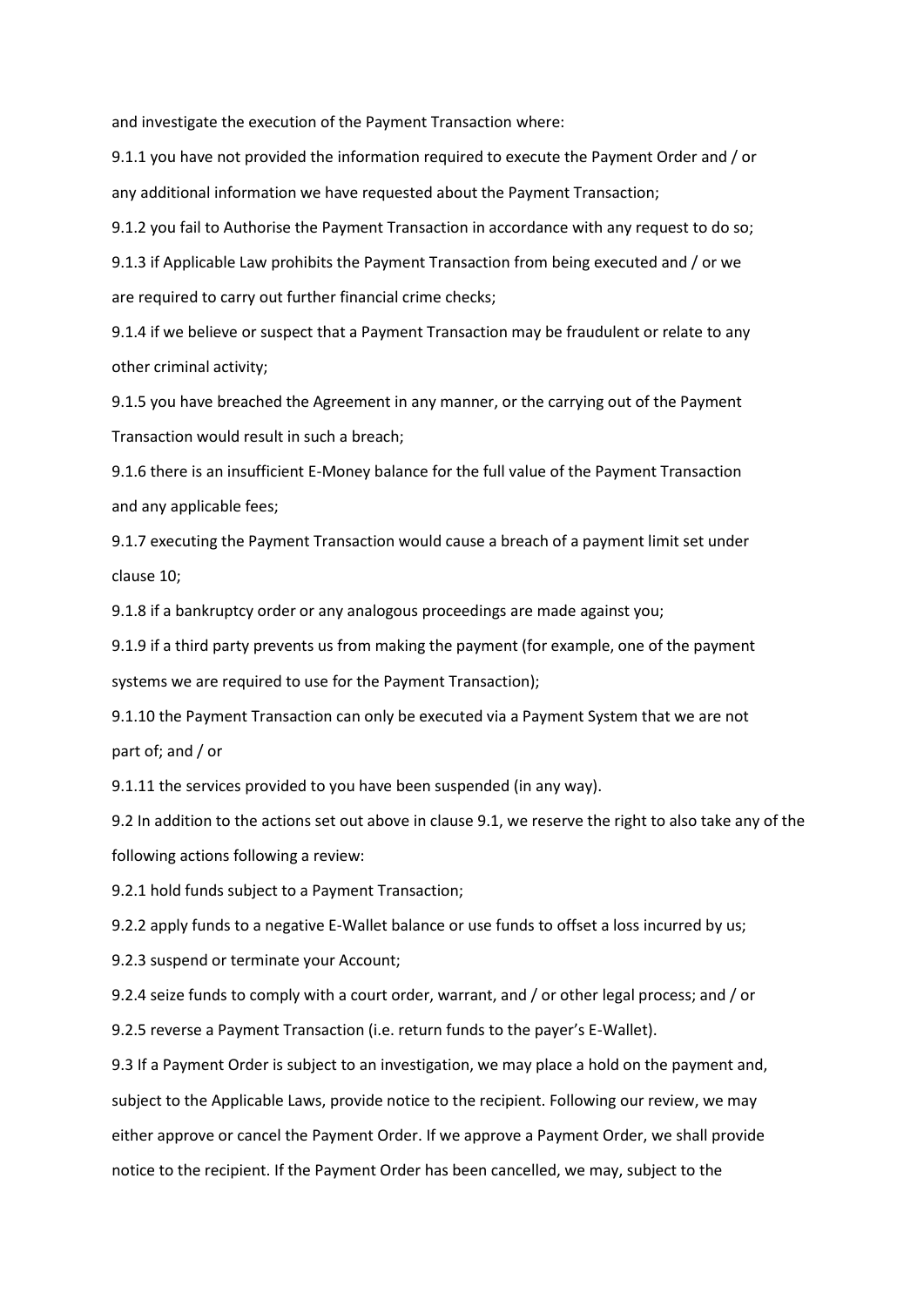Applicable Laws, return the E-Money to your E-Wallet. Where an investigation is ongoing, we reserve the right to freeze your Account.

9.4 We also reserve the right to freeze and block your Account if we deem any funds to have been acquired illegitimately or where you are unable to provide details of the original source of the funds from your Nominated Account to your E-Wallet.

9.5 If a Payment Order is refused / Payment Transaction delayed, provided it is permitted by Applicable Law, you will be informed of the action taken and its reasons in advance or, if that is not possible, immediately after.

## 10. PAYMENT LIMIT

10.1 From time to time, we may set payment limits on the value of Payment Transactions you may carry out:

10.1.1 in respect of a single Payment Transaction; and / or

10.1.2 in respect of cumulative Payment Transactions over a specified period of time.

10.2 Applicable payment limits are available on the Website. We shall increase or decrease any payment limits at our sole discretion and shall notify you in advance of any changes made.

10.3 If you wish to increase or decrease payment limit, then you should contact the us at support@Kyshico.

10.4 We shall increase any payment limits only at our sole discretion and shall not be obliged to increase any payment limit. We shall have the right to ask you for information and documents to substantiate and certify the need for increasing a payment limit.

# 11. UNAUTHORISED PAYMENTS

11.1 Subject to this clause 11, where an unauthorised Payment Transaction is made from your Account you will only be liable for up to a maximum of £35 for any losses incurred as a result of unauthorised Payment Transactions arising:

11.1.1 from the use of your Authentication Instrument when these have been lost or stolen; or

11.1.2 where you have failed to keep your Authentication Instrument safe.

11.2 You shall not bear any liability for unauthorised Payment Transaction in cases where:

11.2.1 the damage was caused by our action or inaction (including that of our employees and / or agents);

11.2.2 the loss, theft or misappropriation of the Authentication Instrument was not detectable by you prior to the Payment Transaction;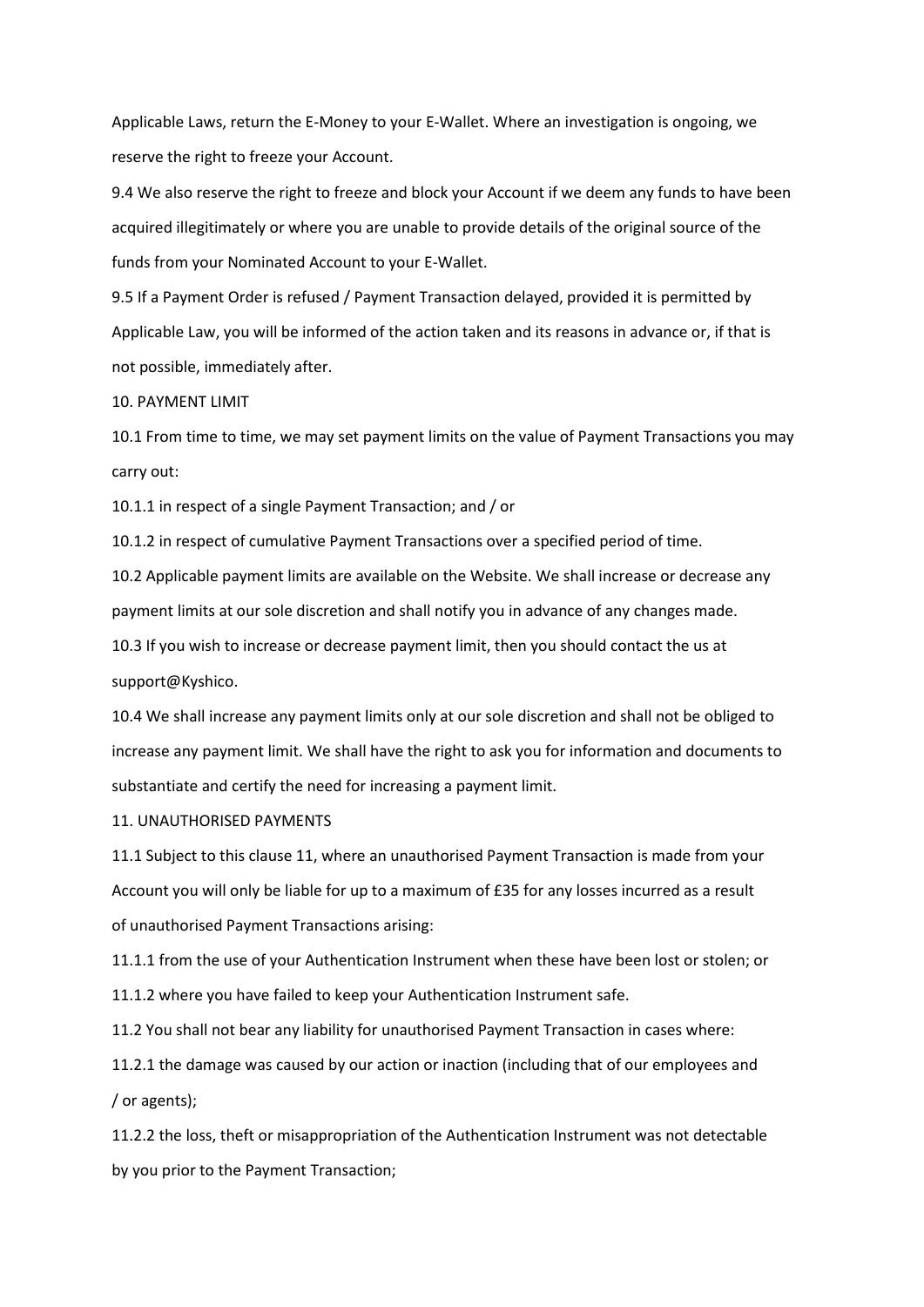11.3 Except where you have acted fraudulently, you shall not bear any liability for unauthorised Payment Transaction in cases where:

11.3.1 We have not enabled you to notify us in accordance with clause 4.4;

11.3.2 you have already notified us of the loss, theft or misappropriation of the Authentication Instrument;

11.3.3 we do not require strong customer authentication in circumstances where it should have been required; and / or

11.3.4 the Authentication Instrument have been used in connection with a distance contract (for example, an online purchase).

11.4 You will bear full liability for any unauthorised Payment Transactions in cases where:

11.4.1 you have committed fraud; or

11.4.2 you have intentionally or due to gross negligence breached one or several of the obligations regarding the keeping of Authentication Instrument safe as stipulated in the Agreement; or

11.4.3 you have intentionally or due to gross negligence failed to notify us in accordance with clause 19 without undue delay on becoming aware of the loss, theft, misappropriation or unauthorised use of the Authentication Instrument, or, in any event,

(a) if you are an Individual or Micro Enterprise, more than 13 months after the

day on which your E-Wallet was debited in relation to the unauthorised

Payment Transaction;

(b) if you are a Large Enterprise, more than one month after the day on which

your E-Wallet was debited in relation to the unauthorised Payment

Transaction.

11.5 Where you are a Large Enterprise, if you deny having authorised an executed Payment Transaction:

11.5.1 it is for you to prove that the Payment Transaction was not authenticated, was not accurately recorded, was not entered in our accounts and / or was affected by a technical breakdown or some other deficiency in the service provided by us, and 11.5.2 the use of an Authentication Instrument which is recorded by us shall act as proof that: (a) the Payment Transaction was authorised by you; and / or

(b) that you acted fraudulently or failed with intent or gross negligence breached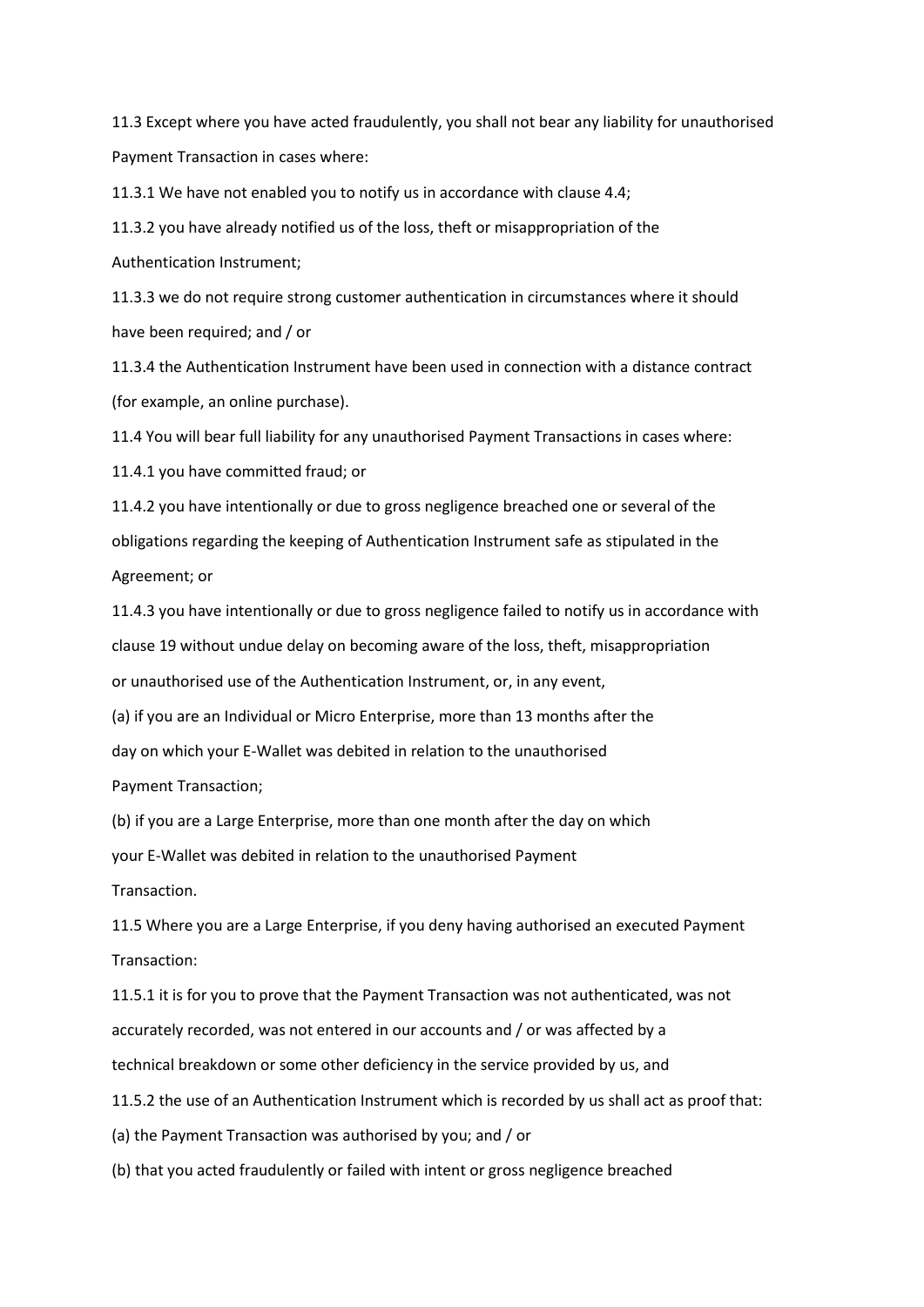one or several of the obligations regarding the keeping of Authentication Instrument safe as stipulated in the Agreement.

11.6 Where you are not liable in full for an unauthorised Payment Transaction, we shall return to you the relevant amount (including any fees and interest) by no later than the next Business Day after the day on which we learned about the unauthorised Payment Transaction.

## 12. UNEXECUTED AND INCORRECTLY EXECUTED PAYMENTS

12.1 We will not be liable for any loss or costs you may suffer as a result of us acting on your instructions (regardless of whether or not that loss / costs could have been foreseen).

12.2 If you are an Individual or Micro Enterprise, in cases where we have not executed or have incorrectly executed a Payment Transaction, you shall have the right to claim an immediate refund from us of the respective payment amount without any deductions being made from the payment amount. In case we charged a service fee from you upon executing the Payment Transaction then you shall have the right to claim a refund from us of the respective service fee together with interest for late payment calculated from the service fee in accordance with the statutory rate for interest for late payment. If we have, upon executing the Payment Transaction, made any unjustified deductions from the payment amount, then we are obliged, without delay, to forward such unjustifiably deducted amounts to the recipient of the payment. 12.3 You shall not have the rights stipulated in clause 12.2 in cases where we have executed your Payment Order in full accordance with the payment information submitted by you to us. In such case you shall have the right to request that we help you to retrieve the payment amount and we shall have the right to charge you any fee indicated in the Fee Schedule.

12.4 If you are a Large Enterprise, clauses 12.2 and 12.3 shall not apply to you, and we shall have no liability to you in respect of an immediate refund of the respective payment amount. If a Payment Transaction has been has incorrectly executed, and you notify us of this, you may request that we help you to retrieve the payment amount. In such case we shall have the right to charge you any fee indicated in the Fee Schedule.

# 13. TERM AND TERMINATION

#### Term

13.1 Once this Agreement is effective, there is no minimum contract period. This Agreement shall continue until it is terminated. Termination shall be effected in accordance with this clause 13. Termination by notice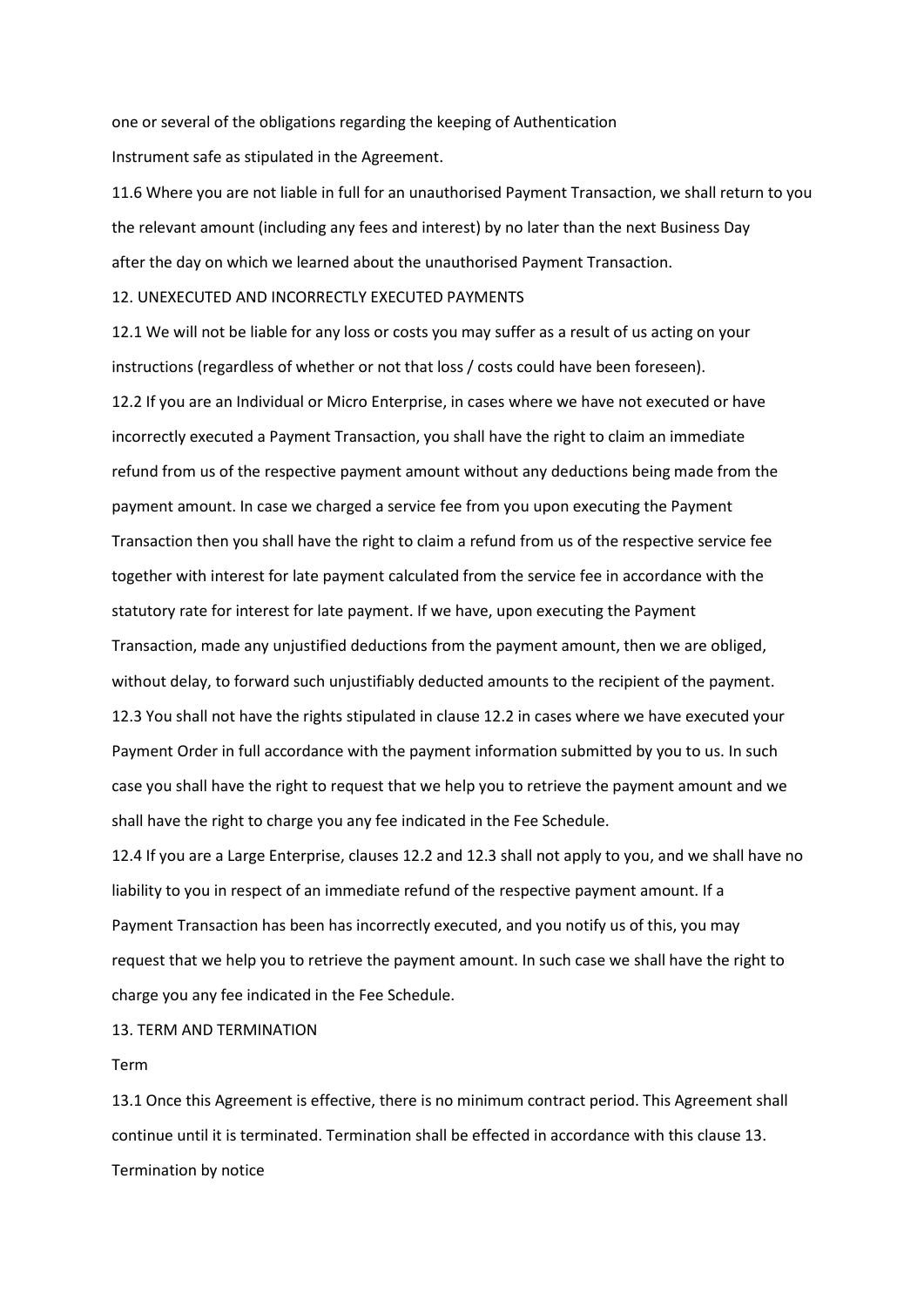13.2 You may terminate this Agreement at any time, subject to you emailing us at support@Kyshi.co and requesting that we close your Account. It may take up to 30 days for your Account closure to be complete.

13.3 If you are an Individual or Micro Enterprise, we may terminate this Agreement at any time, subject to providing you with a period of two months' notice.

13.4 If you are a Large Enterprise, we may terminate the Agreement at any time on notice. 13.5 Where you have a Business Account, you may not terminate this Agreement to evade any investigation or review pursuant to clause 9 above. If you attempt to terminate this Agreement while we are conducting an investigation or review, we may hold your funds for up to 180 days to protect us or a third party against the risk of reversals, chargebacks, claims, fees, fines, penalties, and other liability. You will remain liable for all obligations related to your Account even after the Account is closed.

Termination by us and right to refuse to provide services

13.6 In connection with our obligations under Applicable Law, we reserve the right to refuse to provide any services to you and the right to immediately terminate this Agreement entered into with you, in the occurrence of one or several of the following circumstances:

13.6.1 you are not:

If you are an Individual:

(a) at least 18 years of age;

(c) capable of entering into legally binding contracts;

(d) a resident of a country in which we operate; and / or

(e) a citizen of the UK or a country in the European Economic Area;

If you are a Legal Entity:

(a) where relevant, validly incorporated / registered (as appropriate);

(b) capable of entering into legally binding contracts;

(c) incorporated / registered (as appropriate) in a country in which we operate;

and / or

(d) incorporated / registered (as appropriate) in the UK or a country in the

European Economic Area;

13.6.2 we are unable to apply one or several due diligence measures to you to its full satisfaction, including being unable: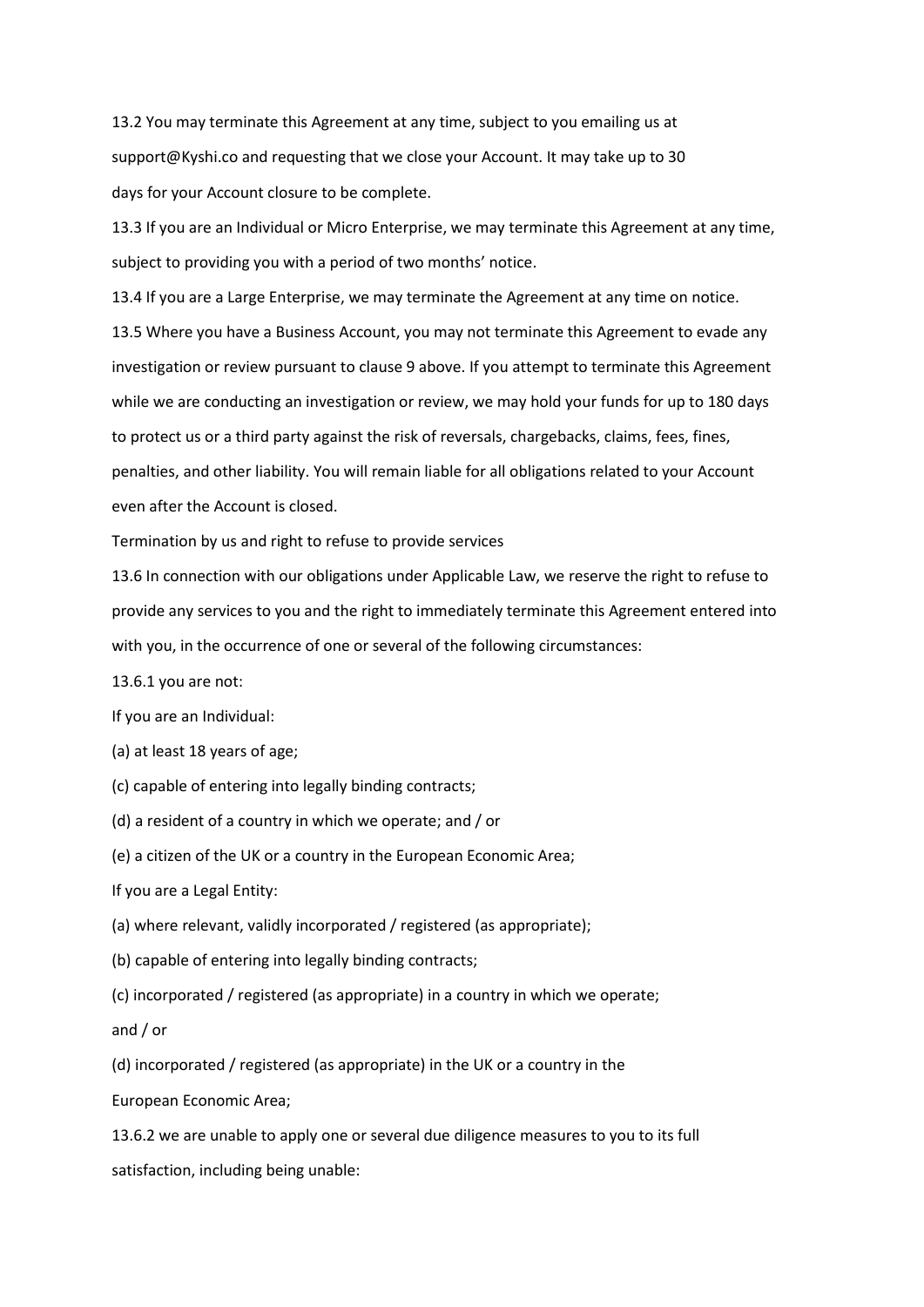(a) to identify your purpose on using our services;

(b) to verify your identity and, where relevant, that of any beneficial owners we consider relevant; and / or

(c) to obtain sufficient understanding supported by relevant documents and / or information on the origin of your funds, source of your wealth or other proof of your financial situation;

13.6.3 you do not, regardless of our demand, present us with additional information and / or documents, which we are obliged to collect under Applicable Law;

13.6.4 you carry out any activity in breach of Applicable Laws, or which we consider harmful (either to the App or to another person) or immoral;

13.6.5 you have:

(a) presented us with incorrect or insufficient information and / or documents;

(b) not performed an obligation under this Agreement; or

(c) caused damage to us or created a threat giving rise to such damage;

13.6.6 we suspect that you may be involved with or that the services provided to you may be used for money laundering, terrorist financing, fraud or any other illegal activity and we are unable to remove such suspicions;

13.6.7 there are circumstances related to you or a person affiliated with you which indicates to a higher risk of money laundering, terrorist financing, fraud or any other illegal activity and, in connection thereof, we do not wish to provide services to you;

13.6.8 you or a person affiliated with you are or has been the subject of UK or an international financial sanction;

13.6.9 you have overdue payables to us for which we have the right to claim from you for interest for late payment;

13.6.10 a competent public authority or another competent authority, including any competent law enforcement authority, supervision authority, tax authority, court or bailiff, has given us a lawful order to terminate your Account or to restrict the services provided to you in any other way;

13.6.11 an administrator of an international clearing system, including an international card organisation, a correspondent bank working with us or any other intermediary to the services provided to you demands that we restrict the services provided to you; and /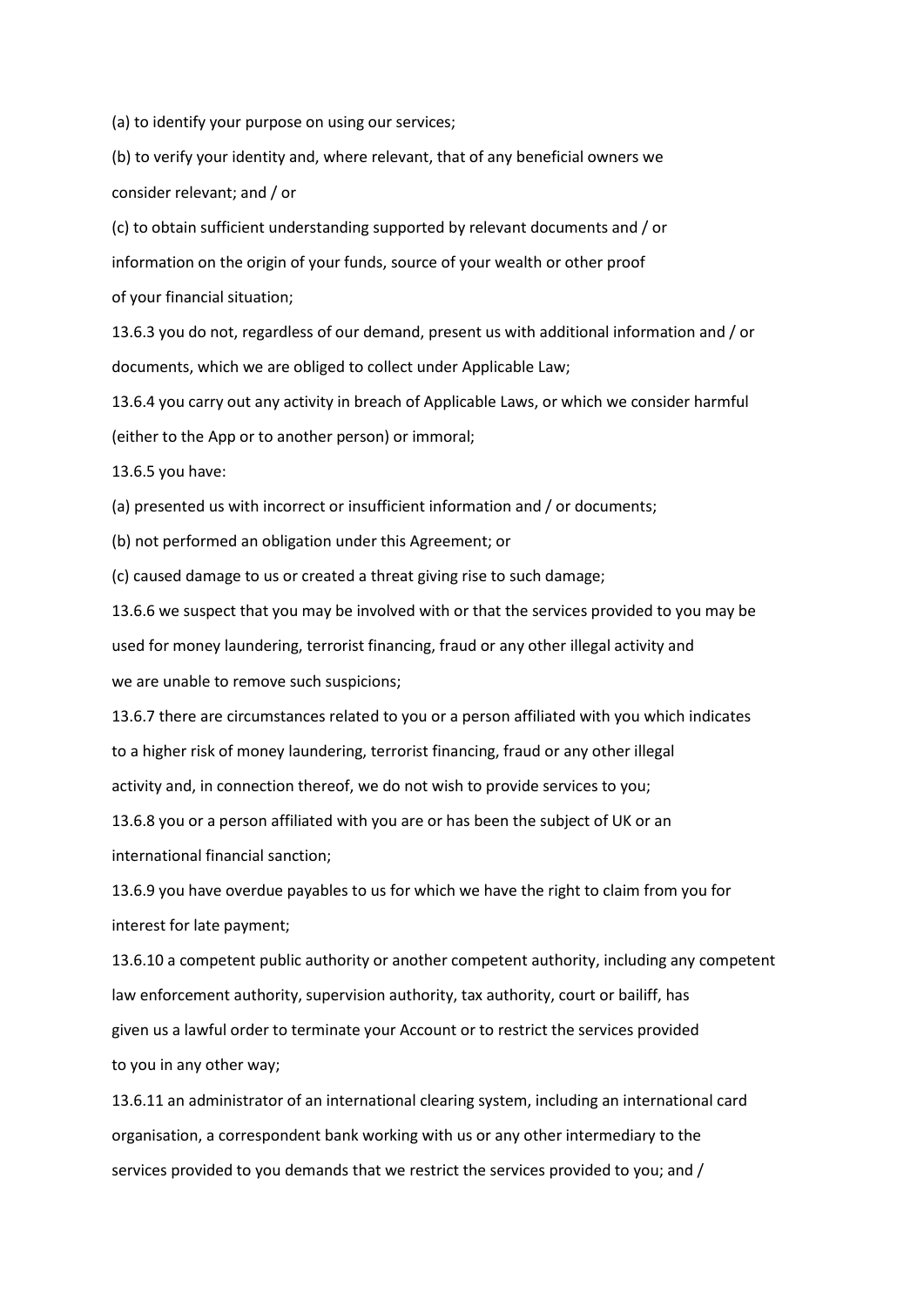13.6.12 we may not provide services to you under Applicable Law and / or we have the right under Applicable Law to refuse from providing services to you and / or we have the right under Applicable Law to immediately terminate the Agreement entered into with you.

13.7 If we have exercised our right stipulated in clause 13.6 to refuse to provide services to you or to terminate an Agreement entered into with you it shall not be liable to you for any costs, losses, claims, and expenses caused to you as a result of it taking this action.

14. CONSEQUENCES OF TERMINATION

14.1 Upon termination of this Agreement for any reason, we have the right to prohibit your access to the Services, including without limitation by deactivating your Account, and to refuse future access to the Services by you or if a business entity, its parent, affiliates or subsidiaries or its or their successors.

14.2 Upon the termination of this Agreement, we shall:

14.2.1 reject any Payment Transactions that have not yet been deemed to be received;

14.2.2 close your E-Wallet; and

14.2.3 redeem any remaining E-Money held in your E-Wallet to your Nominated Account, less any fees due and payable to us.

Following the transfer set out in clause 15.2.3, we will have no further obligations towards you in respect of this Agreement.

14.3 If we are unable (for whatever reason) to redeem any remaining E-Money held in your E-Wallet to your Nominated Account following a termination, we will retain the credit balance in a segregated account until notified of a valid payment account (which would be capable of satisfying the requirements of a Nominated Account) to which it can transfer the funds.

14.4 Where there is an insufficient balance of E-Money to satisfy all fees due and payable to us, you will be required to transfer any outstanding amounts (after the amounts due and payable have been offset against the E-Wallet balance) to an account nominated by us within 5 Business Days.

14.5 We are not required to redeem any E-Money from your E-Wallet where you made a request for redemption more than six years after the date of termination of this Agreement.

15. STATEMENTS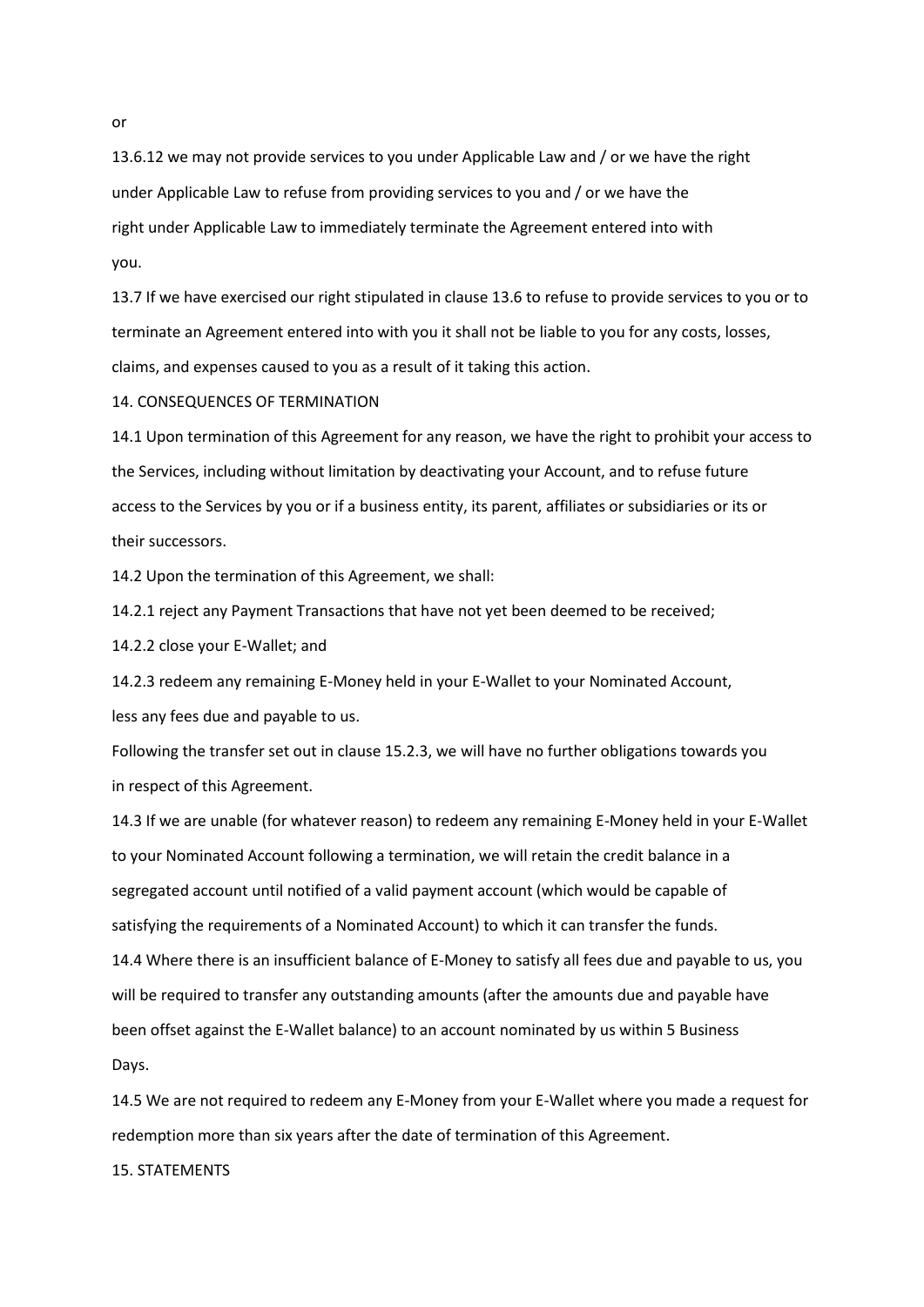15.1 You may at any time view or download a statement of E-Money issuances, Payment Transactions and Redemptions made to or from your E-Wallet via the App in a section labelled "Account History" and we shall make available to you a monthly account statement for the previous 12 months from the date of your request. If this statement shows any transaction which was not made by you, please report this by reaching out to us at

## support@kyshi.co

### 16. FEES

16.1 You are obliged to pay us the fees outlined in the Fee Schedule for the services provided to you by us under this Agreement.

16.2 In case there is a Fee included in the Fee Schedule for a service provided to you, then we shall debit funds from your E-Wallet accordingly without notifying you.

16.3 In case there is monthly fee included in the Fee Schedule for a service provided to you, then we shall debit the respective amount from your E-Wallet in advance on the Business Day that the relevant service was first provided to you and then the same Business Day in each subsequent month, unless the Agreement or the Fee Schedule indicates otherwise.

16.4 Following a Payment Transaction, you are liable to us for the full amount of the payment plus any additional fees incurred if the payment is later invalidated for any reason. This means that, in addition to any other liability, you will be responsible for the sum of the Payment Transaction, plus applicable fees if you make an unsuccessful claim or a chargeback, or if there is a reversal of the Payment Transaction. You agree to allow us to recover any amounts due to us by deducting the relevant sum your E-Wallet. If there are insufficient funds in your E-Wallet to cover the amount due, you agree to reimburse us through the other means including those set out in clauses 5.9.1 to 5.9.3.

16.5 If we make a payment to you for a claim, reversal, or chargeback that you file with us against a recipient of your payment, you agree that we assume your rights against the recipient and third parties related to the payment, and may pursue those rights directly or on your behalf, in our discretion.

# 17. AMENDING THIS AGREEMENT

17.1 The valid versions of this Agreement and the Fee Schedule shall be deemed to be the newest versions of the documents available on the Website.

17.2 We shall have the right to unilaterally this Agreements including the Fee Schedule.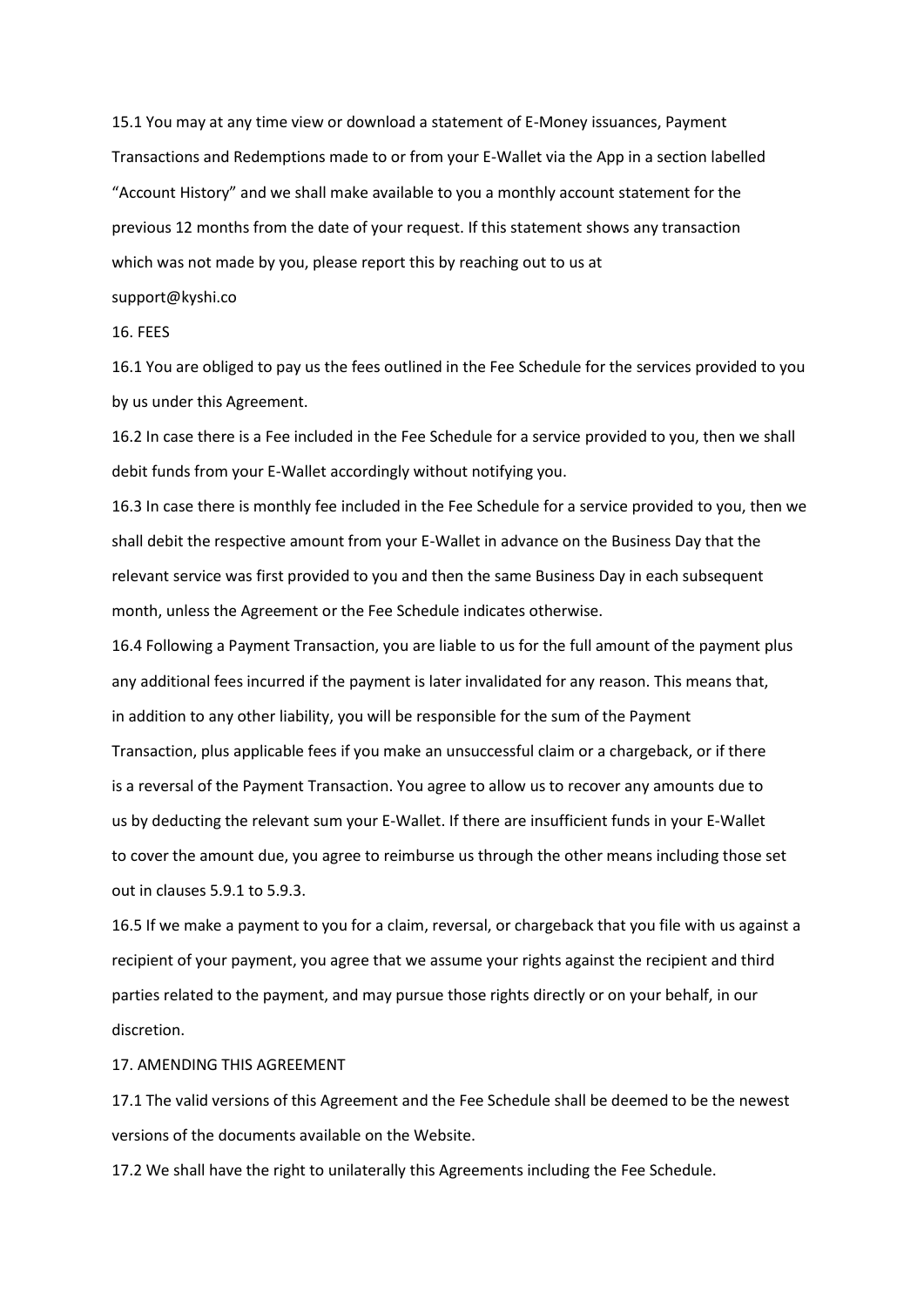17.3 Upon amending this Agreement, we shall notify you about the amendments in accordance with clause 19.

17.3.1 If you are an Individual or Micro Enterprise, we will notify you at least two months in advance of the amendments entering into force, unless stipulated otherwise. If you do not accept the amendments, then you may, at any time prior to the entry into force of the amendments terminate the Agreement without any additional fees effective immediately by notifying us via the App or by e-mail to support@Kyshi.co If you have not, prior to the entry into force of the amendments, notified us that you do not agree to the amendments, then it shall be deemed that you have agreed to the amendments and you will no longer be able to terminate the Agreement under this clause

#### 17.3.

17.3.2 If you are a Large Enterprise, we will use reasonable endeavours to notify you of any amendment in advance, but are not obliged to do so.

17.4 If you are a Large Enterprise, any amendments to interest rates shall be carried out in accordance with clauses 17.2 and 17.3.

17.5 If it becomes apparent that any provision of any Agreement is void under Applicable Law, then subject to Applicable Law we shall have the right to unilaterally amend the Agreement by replacing the void provision with a valid provision so that the purpose of the valid provision would, as much as possible, serve the purpose of the void provision. In such case we shall notify you about the amendment via the App or by email. In such case you do not have the right to terminate the Agreement in accordance with clause 17.3.

18. ADDITIONAL REQUIREMENTS FOR LARGE ENTERPRISES

18.1 Where you are a Large Enterprise, you agree that:

18.1.1 Part 6 and Regulations 66(1), 67(3) and (4), 75, 79, 80, 83, 91, 92 and 94 of the

Payment Services Regulations 2017 do not apply to this Agreement; and

18.1.2 a different time period applies for the purposes of regulation 74(1) of the Payment Services Regulations 2017 in respect of this Agreement.

19. NOTICES

General

19.1 All notices / communications made in respect of the Agreement, and any provided under it by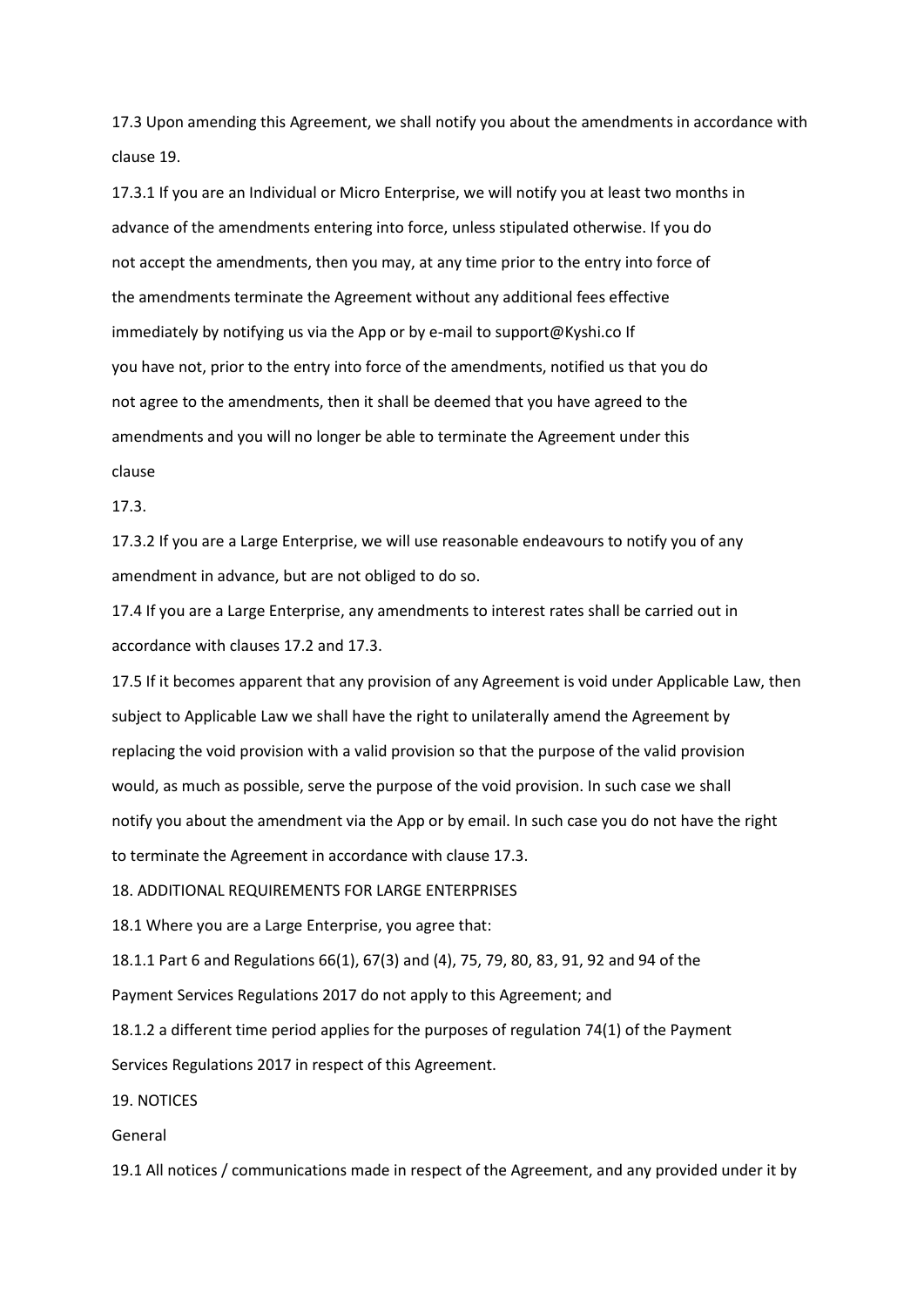us, will be in English.

Notices to You

19.2 We may provide you with notices/communications in connection with the services provided to you via:

19.2.1 the App – when you login to the App;

19.2.2 Post – to the most recent postal address you provided to us; or

19.2.3 E-mail – to the most recent e-mail address you provided to us.

19.3 You undertake that the contact details provided to us are up to date and that you can be reached using these contact details. If the contact details should change, then you shall without delay provide us with your updated contact details. You can update your contact details as set out in clause 19.11.

19.4 Notices sent to you by us are deemed to have been received by you when:

19.4.1 sent by post – three Business Days after being posted;

19.4.2 sent by E-Mail – on the Business Day it is sent;

19.4.3 the App - on the Business Day it is accepted through the App.

Notices to us

19.5 Any notice to us must be sent by post to: FAO: Admin, 85 Great Portland Street, London, United Kingdom, W1W 7LT or by email to support@Kyshi.co.

19.6 If you notify us of any event orally, we may require that you send us written confirmation within 10 Business Days. During the course of our investigation of such an event, we may request additional information from you.

20. PRIVACY AND DATA PROTECTION

20.1 Protecting your privacy is very important to us. Please review our Privacy Policy in order to better understand our commitment to maintaining your privacy and protecting your data, as well as our use and disclosure of your information. If you receive information about another Kyshi customer through the Services, you must keep the information confidential and only use it in connection with the service. You may not disclose or distribute a Kyshi user's information to a third party or use the information for marketing purposes without that user's express consent.

21. THE APP

Third Party Operating System Providers, Phone Manufacturers, and Wireless Carriers 21.1 The App works on an application linked to a particular device and operating system, such as the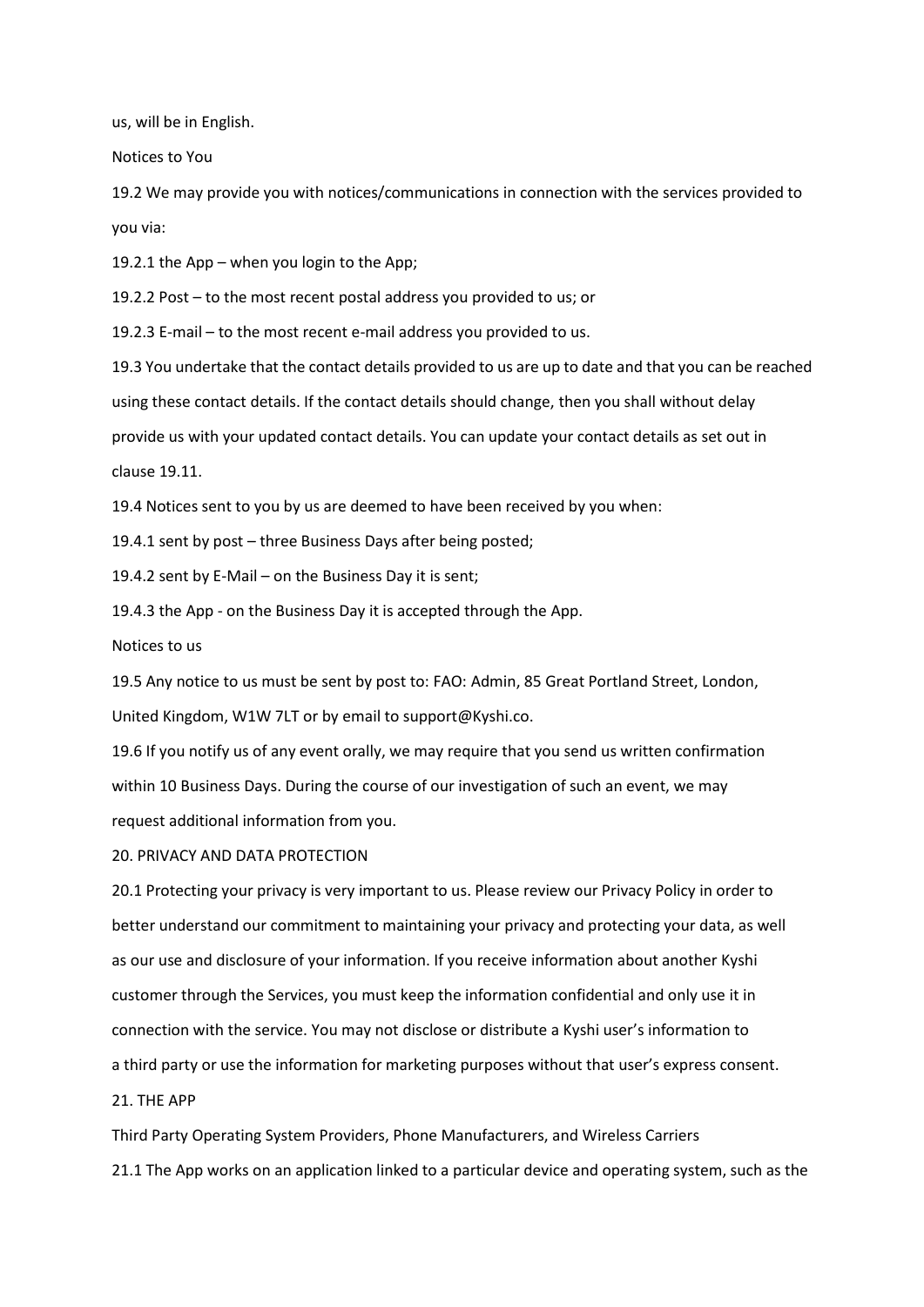Apple iOS operating system. We are solely responsible for providing maintenance and support services for the Services. Covered Third Parties have no obligation to provide maintenance or support services for the Services. Covered Third Parties have no warranty obligations whatsoever with respect to the Services and any other claims, losses, liabilities, damages, costs or expenses attributable to any failure of the Services to conform to any warranty provided by us, if any, will be our sole responsibility. We, not any Covered Third Parties, are responsible for addressing any claims relating to the Services, including, but not limited to:

21.1.1 product liability claims;

21.1.2 any claim that the Services fail to conform to any applicable legal or regulatory requirement;

21.1.3 claims arising under consumer protection or similar legislation; and

21.1.4 intellectual property claims.

21.2 If you are using the Services on an Apple device, you acknowledge and agree that Apple, and Apple's subsidiaries, are third party beneficiaries of this Agreement, and that Apple will have the right (and will be deemed to have accepted the right) to enforce this Agreement against you as a third party beneficiary. Such rights may also accrue to other handset manufacturers and operating systems which participate in the Services.

Services via SMS or Mobile Data

21.3 The Services enable you to send and receive payments through your mobile phone via SMS or mobile data plan. If you use the Services on your mobile phone, you are responsible for any fees that your phone service provider charges for SMS, data services, etc. Your mobile phone service provider is not the provider of the Services.

# 22. INTELLECTUAL PROPERTY

### Kyshi Websites

22.1 The Website (and any other website operated by us) may feature third party offers and enable product searches. We do not warrant that product descriptions, pricing, search results, user ratings and reviews or any other content on the any such website is accurate, complete, reliable, or current. This information is provided for informational purposes only and does not constitute an endorsement by us of any product, service, or vendor.

### Intellectual Property

22.2 "Kyshi.co", "Kyshi", and all related logos, products, and services described on any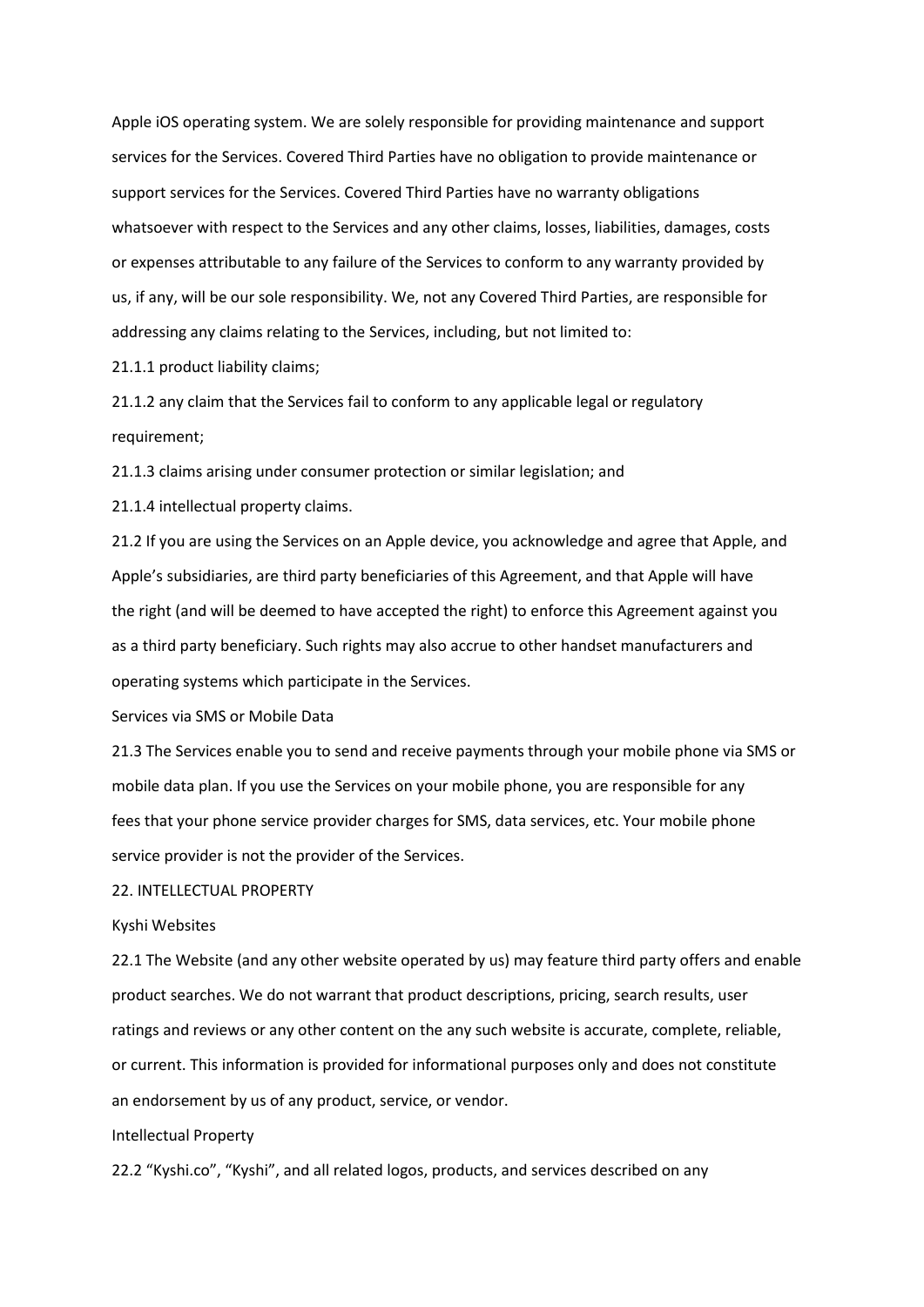other operated by Kyshi (including the Website) and any mobile application operated by Kyshi (including the App) are either trademarks or registered trademarks of Kyshi or its affiliates (including, in particular, Kyshi Parent as defined in Section 22.3 below) or licensors. You may not copy, imitate, or use them without Kyshi's prior written consent. In addition, all page headers, custom graphics, button icons, and scripts are service marks, trademarks, and / or trade dress of Kyshi. You may not copy, imitate, or use them without our prior written consent. You may use HTML logos provided by Kyshi through our vendor services, SMS tools, promotional tools, or affiliate programs without prior written consent for the purpose of directing web and SMS traffic to the service. You may not alter, modify or change these HTML logos in any way, use them in a manner that is disparaging to Kyshi or the Service or display them in any manner that implies Kyshi's sponsorship or endorsement. All right, title, and interest in and to the any website operated by Kyshi and any content thereon is the exclusive property of Kyshi and its licensors. Certain other product or service names, brand names and company names may be trademarks of their respective owners.

#### License Grant

22.3 Certain of the Services require the use of software and software applications provided to you through Kyshi (collectively "Software") owned by Kyshi Ltd. ("Kyshi Parent") and its licensors grant you a limited, nonexclusive license to use Kyshi Parent's Software that we provide to you solely in accordance with this Agreement and any user documentation we may provide, including all updates, upgrades, new versions and replacements of the Software (all of which become part of the "Software") for your personal use only in accordance with this Agreement. If the Software will be downloaded to a mobile device, this license extends to your use of the Software on a device that you own or control, as long as your use is permitted by the usage rules set forth for your particular device (for example, the Apple App Store Terms of Use). You may not rent, lease or otherwise transfer your rights in the Kyshi Parent Software to a third party. You must comply with the implementation and use requirements for the Kyshi Parent Software contained in this Agreement or in any Services documentation we provide to you. If you do not comply with such implementation and use requirements, you will be liable for all resulting damages suffered by you, us, or any third parties. You agree not to alter, reproduce, adapt, distribute, display, publish, reverse engineer, translate, disassemble, decompile or otherwise attempt to create any source code which is derived from the software.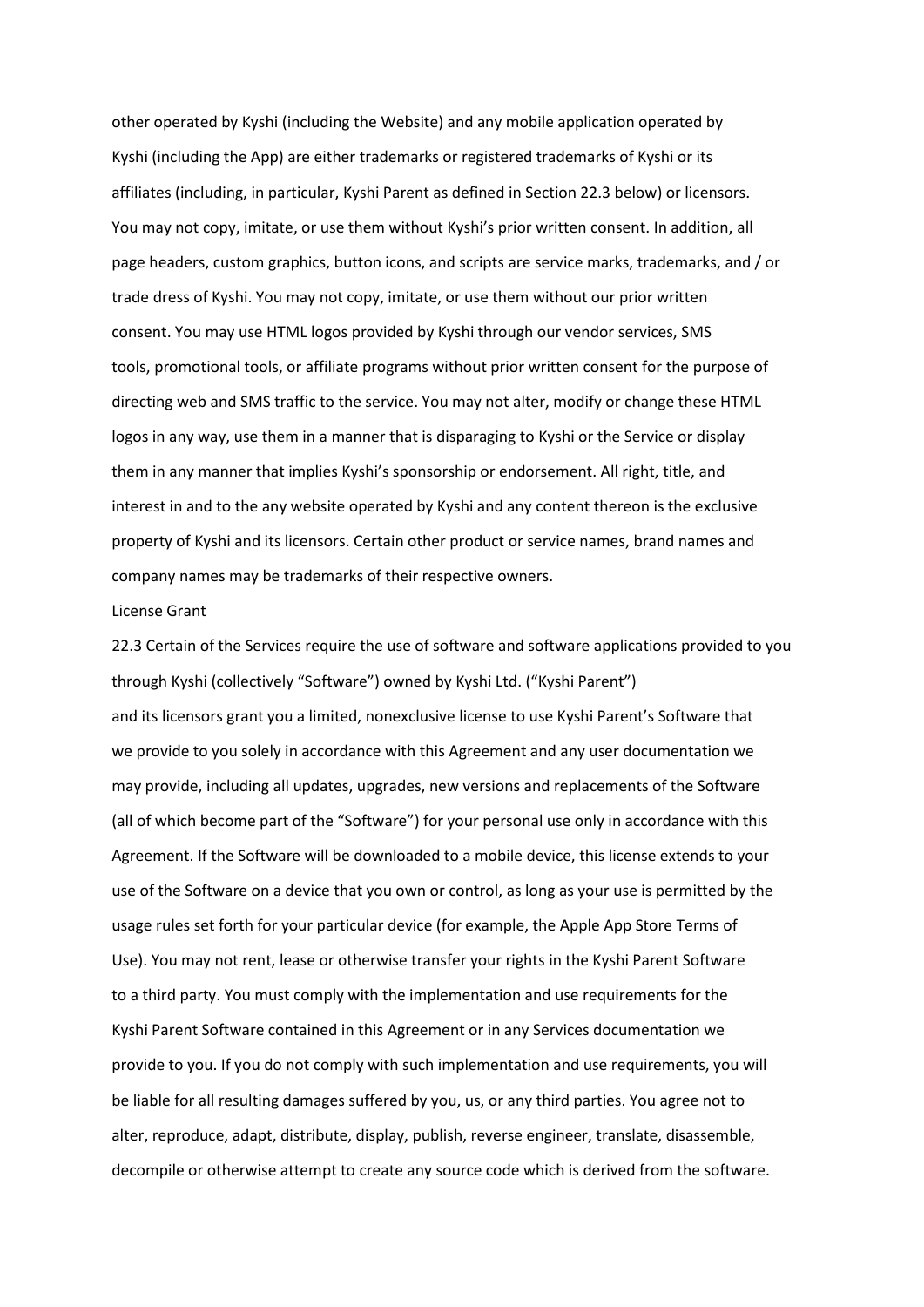You acknowledge that all rights, title and interest to the Software are owned by Kyshi Parent. Your rights to use the Software cease immediately upon termination of this Agreement and you must delete all of your copies of the Software.

### 23. LIABILITY

23.1 If we incur any damages because you violate our policies, break any laws, or otherwise cause us to suffer any damages or incur any expenses then we may hold your funds up to 180 days, we may recover from you the damages incurred from each violation and take legal action against you to recover additional losses, investigation costs, fines, or legal fees we may incur. 23.2 Unless otherwise prohibited by Applicable Law, you assume all responsibility for your use of the Services and use them at your own risk. To the fullest extent permissible under Applicable Law, all such representations, warranties, guarantees and conditions are disclaimed, including, but not limited to, any implied warranties of merchantability, fitness for a particular purpose, title, noninfringement of intellectual property rights, or other terms which might otherwise be implied by statute, common law or in equity. We do not warrant that the services will be uninterrupted or error-free, that defects will be corrected, or that the services, or the servers that process information for the services, are free of viruses, bugs or other harmful components. 23.3 On behalf of us, Covered Third Parties, and each of our respective affiliates, vendors, agents and suppliers, we make the following disclaimers set forth in this clause: the Services are provided on an "as is", "as available" and "with all faults" basis, without any representations, warranties, guarantees, or conditions of any kind, express, implied or statutory, including, but not limited to, any warranty as to the use or operation of the services, or the information, content or other materials related to the services, whether provided by us, any third party, or any of the Covered Third Parties. Neither we, nor any third party, nor any of the Covered Third Parties warrant nor make any representations regarding the use or the results of the services in terms of correctness, accuracy, timeliness, reliability, or otherwise.

23.4 You assume the entire cost of all necessary maintenance, repair, or correction to any equipment you use in accessing any of the services, including, but not limited to, your mobile phone or other device.

Neither we, nor any third party (including any Covered Third Parties), nor any of their respective affiliates, vendors, agents or suppliers will be liable for, and you agree not to seek against any of the foregoing, any damages of any kind arising from the use of the services, including, but not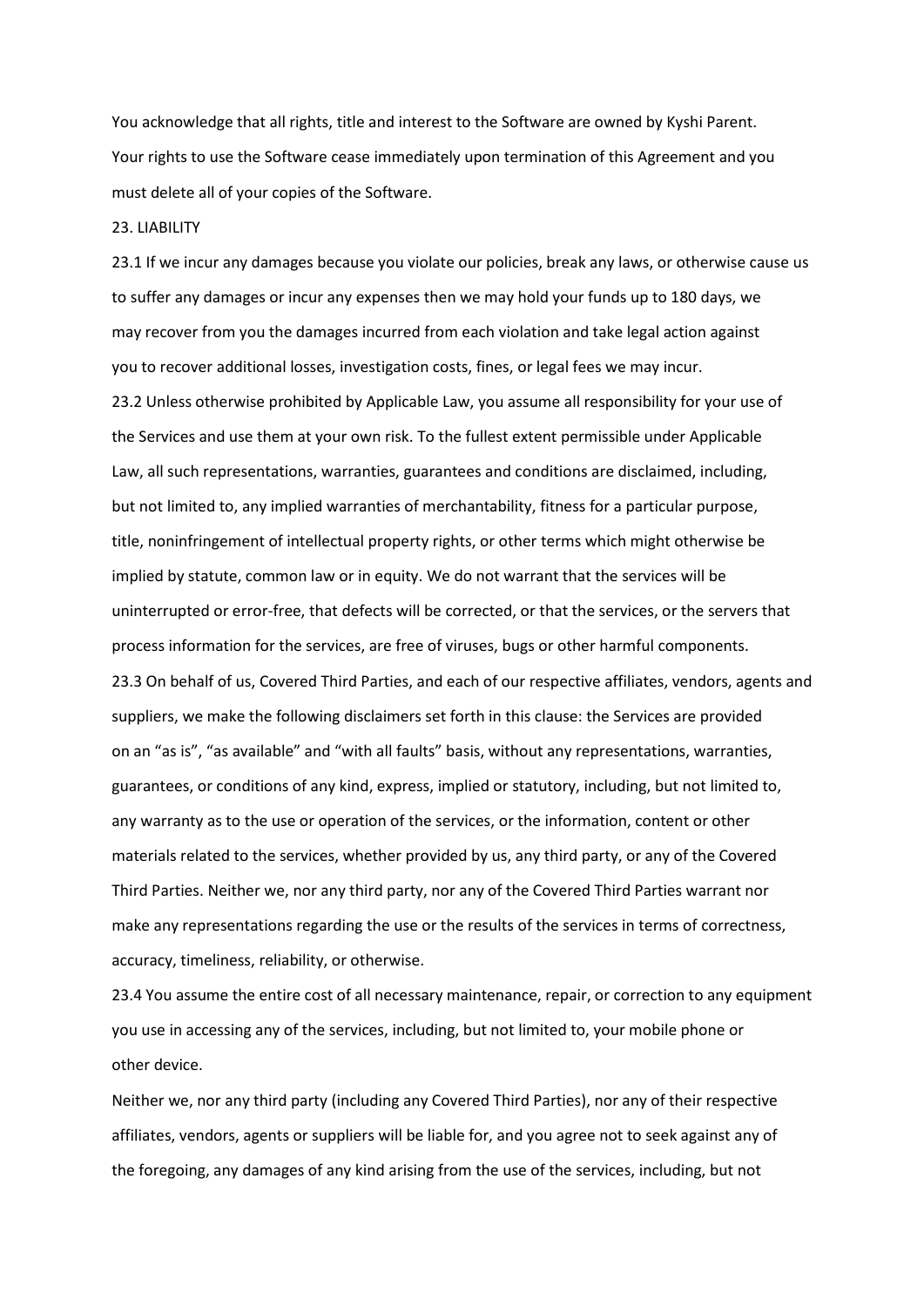limited to, indirect, special, incidental, punitive, exemplary, consequential damages or damages resulting from the use of Services, loss of use of the Services, lost data, lost profits, or business interruption arising out of or in any way connected with the use of the services, any delays in the services, or the inability to use the services, or any portion thereof, whether based on contract, tort, negligence, strict liability or otherwise, even if all or any of us have been advised of the possibility of such damages and even if any remedy fails of its essential purpose.

### Limitations on Liability

23.5 Except as otherwise expressly provided in this Agreement, and to the extent permissible under Applicable Law, our (including our officers, employees or agents) cumulative liability to you for any claims or damages arising out of or related to your use of the Services shall not exceed the Fees you paid to us for the Services provided under this Agreement.

### Indemnification

23.6 Except to the extent that any loss is due to a Party's (the "Non-Breaching Party") negligence, wilful default or fraud or that of the Non-Breaching Party's employees or Non-Breaching Party's affiliated companies, the other Party will indemnify the Non-Breaching Party against all costs, losses, claims and expenses which may be incurred or made by the Non-Breaching Party arising as a result of or in connection with this Agreement.

#### Release

23.7 If you have a dispute with one or more other Kyshi customers relating to payment, we are not responsible for any such dispute and you hereby release us (and our officers, directors, agents, joint ventures and employees) from any and all claims, demands and damages (actual and consequential) of every kind and nature arising out of or in any way connected with such disputes.

## 24. APPLICABLE LAW AND DISPUTE RESOLUTION

24.1 This Agreement will be governed by English law and the courts of England and Wales will have exclusive jurisdiction over any claim, dispute or matter.

24.2 You shall have the right to submit any complaints about the services provided to you by e-mail to us. We will handle all complaints in accordance with our Complaints Handling Procedures, a summary of which is set out on the Website.

24.3 If you are an Individual or Micro Enterprise and we have not replied to a duly submitted customer complaint within 15 days, then you may have a right to seek recourse from the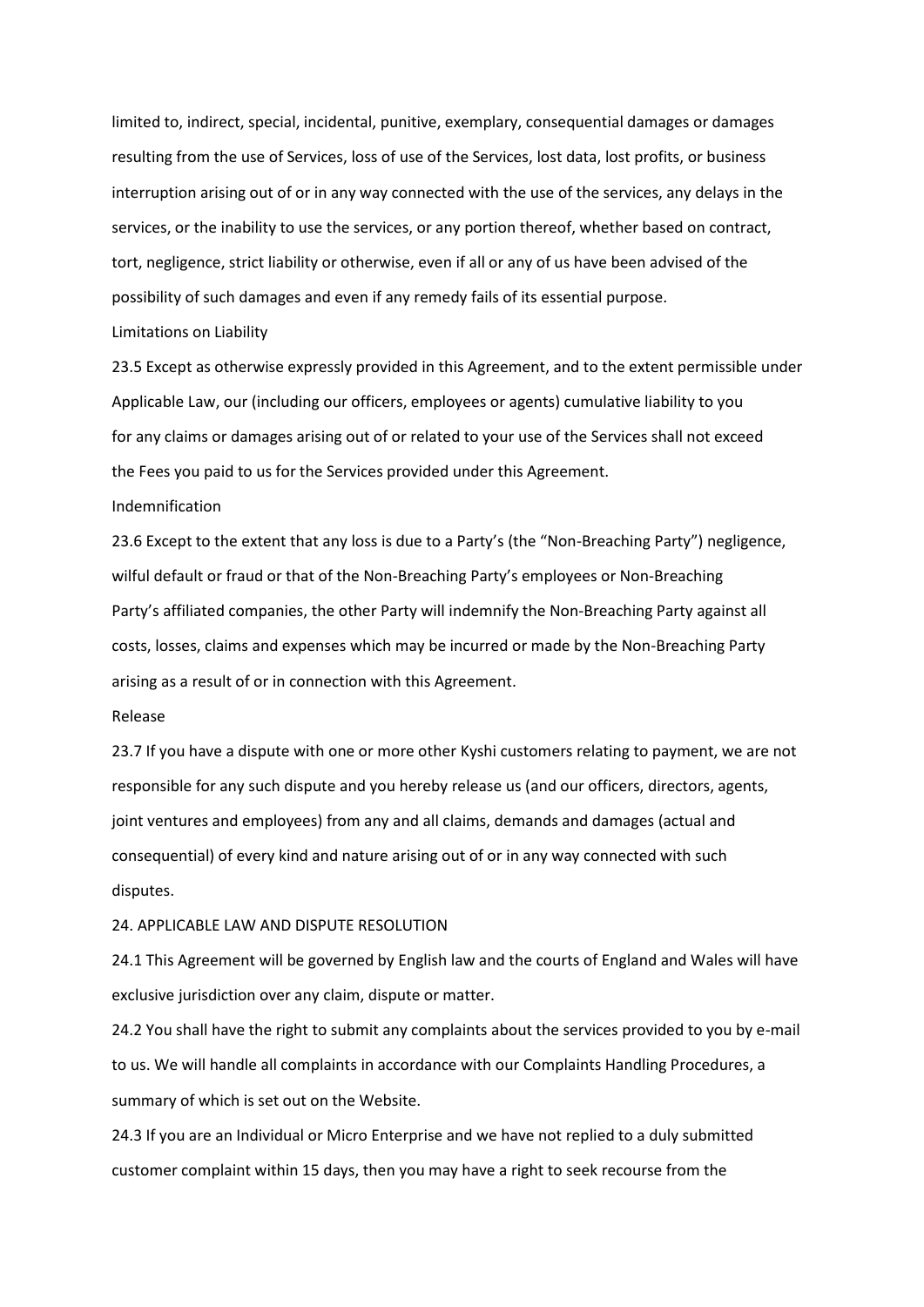Financial Ombudsman Service. The terms for seeking recourse from the Financial Ombudsman Service are stipulated in more detail on the website of the Financial Ombudsman Service at http://www.financial-ombudsman.org.uk.

24.4 If you are an Individual you could also submit your complaint through the European Commission's Online Dispute Resolution website. The European Commission may then refer your complaint to the Financial Ombudsman Service. You can find more information at https://ec.europa.eu/consumers/odr/.

## 25. SURVIVAL AND FORCE MAJEURE

25.1 In the event of termination of this Agreement or the Services, the terms in this Agreement that by their nature are continuing shall survive such termination, including but not limited to clauses 1, 9, 11, 13, 14, 16 to 26.

25.2 We shall not be liable for any delay or failure in the performance or in delivery or shipment of materials, or for any damages suffered by you by reason of such delay or failures, directly or indirectly caused by or in any manner arising from or connected with acts of God, acts of public enemies, riots, disease (including pandemics and / or epidemics), strikes, acts of governmental agencies, labour difficulties, failure of our power, telecommunications or other suppliers, delays in securing or shortages of raw materials, breakdown or destruction of any system or equipment, or any other cause or causes beyond our control, whether or not similar to those enumerated herein.

#### 26. GENERAL PROVISIONS

26.1 You acknowledge and agree that this Agreement is between you and us, not with any third party (including, but not limited to, any Covered Third Party), and that we are solely responsible for the Services. Your use of the Services may be subject to separate agreements you may enter into with a Covered Third Party. You agree to comply with all applicable Covered Third Party terms of agreement when using the Services. We are not a party to agreements with a Covered Third Party and have no responsibility for the products and services provided by such Covered Third Parties.

26.2 It is your responsibility to determine what, if any, taxes apply to any Payment Transaction you make or receive, and it is your responsibility to collect, report and remit the correct tax to the appropriate tax authority. We are not responsible for determining whether taxes apply to your transaction, or for collecting, reporting or remitting any taxes arising from any transaction.